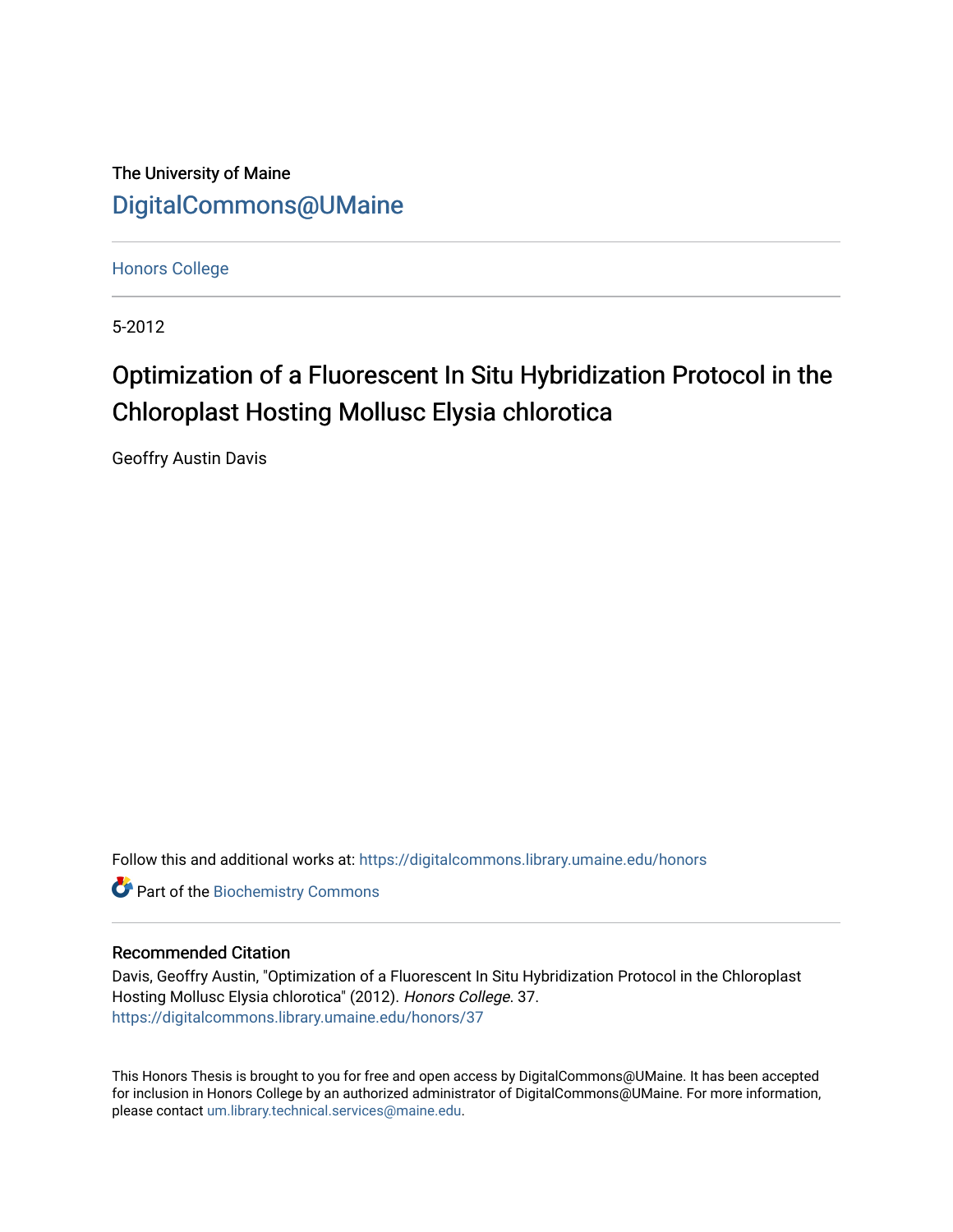# OPTIMIZATION OF A FLUORESCENT IN SITU HYBRIDIZATION PROTOCOL IN

# THE CHLOROPLAST HOSTING MOLLUSC ELYSIA CHLOROTICA

by

Geoffry Austin Davis

A Thesis Submitted in Partial Fulfillment of the Requirements for a Degree with Honors (Biochemistry)

The Honors College

University of Maine

May 2012

Advisory Committee:

Mary E. Rumpho, PhD, Professor of Biochemistry (Advisor) Karen N. Pelletreau, PhD, Research Associate (Advisor) Carol H. Kim, PhD, Professor of Microbiology John Singer, PhD, Professor of Microbiology Edith Pratt Elwood, PhD, Adjunct Assistant Professor, Honors College (Sociology)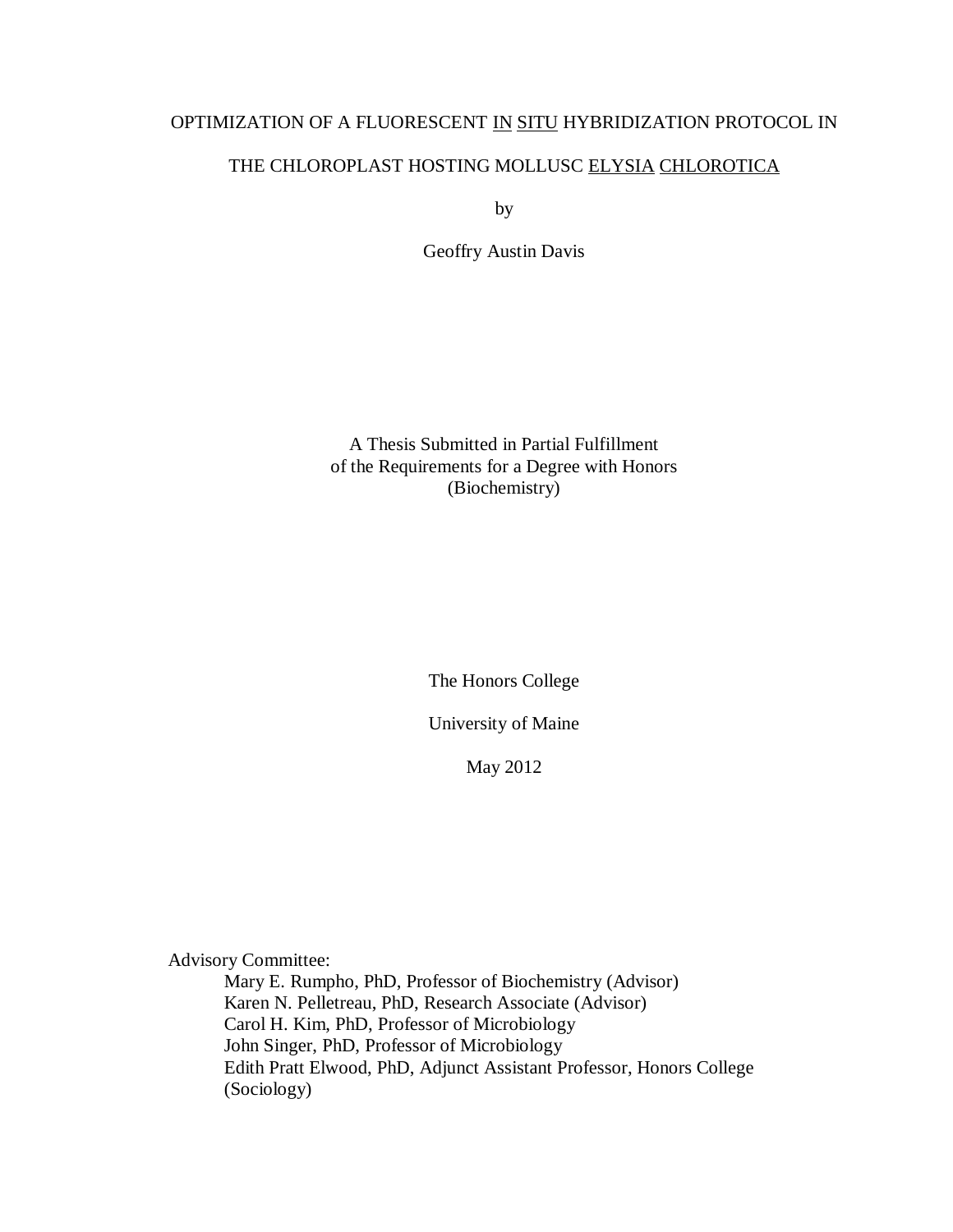# **Abstract**

The symbiosis between the mollusc *Elysia chlorotica* and chloroplasts of its algal prey, *Vaucheria litorea*, has challenged the understanding of chloroplast biology. *E. chlorotica* feeds on and retains the algal chloroplasts within its digestive cells. The chloroplasts remain photosynthetically active for months in the animal's cells devoid of the algal nucleus which encodes approximately 90% of the proteins required for the chloroplasts. To help explain the ability of *E. chlorotica* to maintain functionally active chloroplasts, horizontal gene transfer (HGT) of *V. litorea* nuclear genes to the *E. chlorotica* genome has been hypothesized. However, the extent of HGT, as well as the transcriptional viability of putatively transferred genes, is still largely unknown. To better understand the genetic composition of *E. chlorotica*, optimization of a fluorescent *in situ* hybridization (FISH) procedure was performed on both *V. litorea* and *E. chlorotica* to develop a direct molecular tool to understand the genetic components involved in this symbiosis. Successful FISH analysis of the chloroplast Rubisco gene (*rbcL*) was accomplished using whole-mounts of both *E. chlorotica* and *V. litorea*. Whole-mount FISH analysis of the *E. chlorotica* nuclear β-actin gene was accomplished in aposymbiotic *E. chlorotica* larvae. Sectioned, adult *E. chlorotica* tissue was successfully hybridized for both the *rbcL* and *β-actin* genes. The development of the FISH technique for use on whole-mount sea slugs and intact heterokont algal filaments is the first direct application of FISH and can help elucidate the genetic components required to maintain this remarkable symbiosis.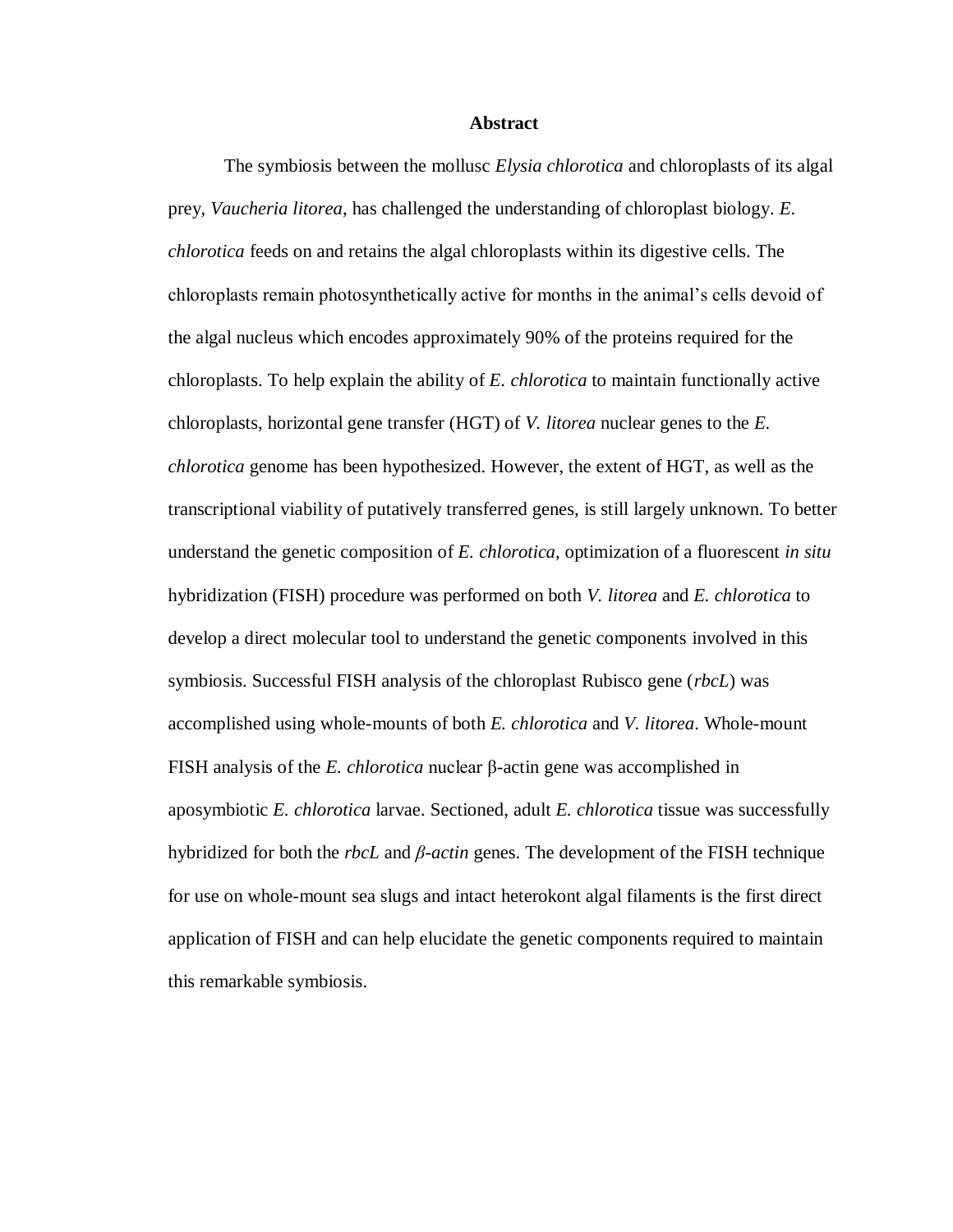## **Acknowledgements**

I would like to thank Dr. Mary Rumpho for allowing me the opportunity to do research in her lab. Through her mentorship, I have found a burgeoning interest in the dynamics of plant biology as well as a greater understanding of the connectedness of different scientific disciplines.

I would like to thank Dr. Karen Pelletreau for taking a first-year biochemistry student who did not know how to use a micropipette and helping me develop the skills necessary to do quality bench work.

I would like to thank Susan Devine and Vanessa Coats for not only sharing an office with me, but also as two collaborative resources in the obstacles that presented themselves in the completion of my research.

I would like to thank Kathryn Dutil, Kara Sarver, and Susan Devine for their assistance in the maintaining the algal culture in the lab.

I would like to thank Dawna Beane of the University of Maine Animal Health Laboratory for embedding and sectioning *E. chlorotica* samples.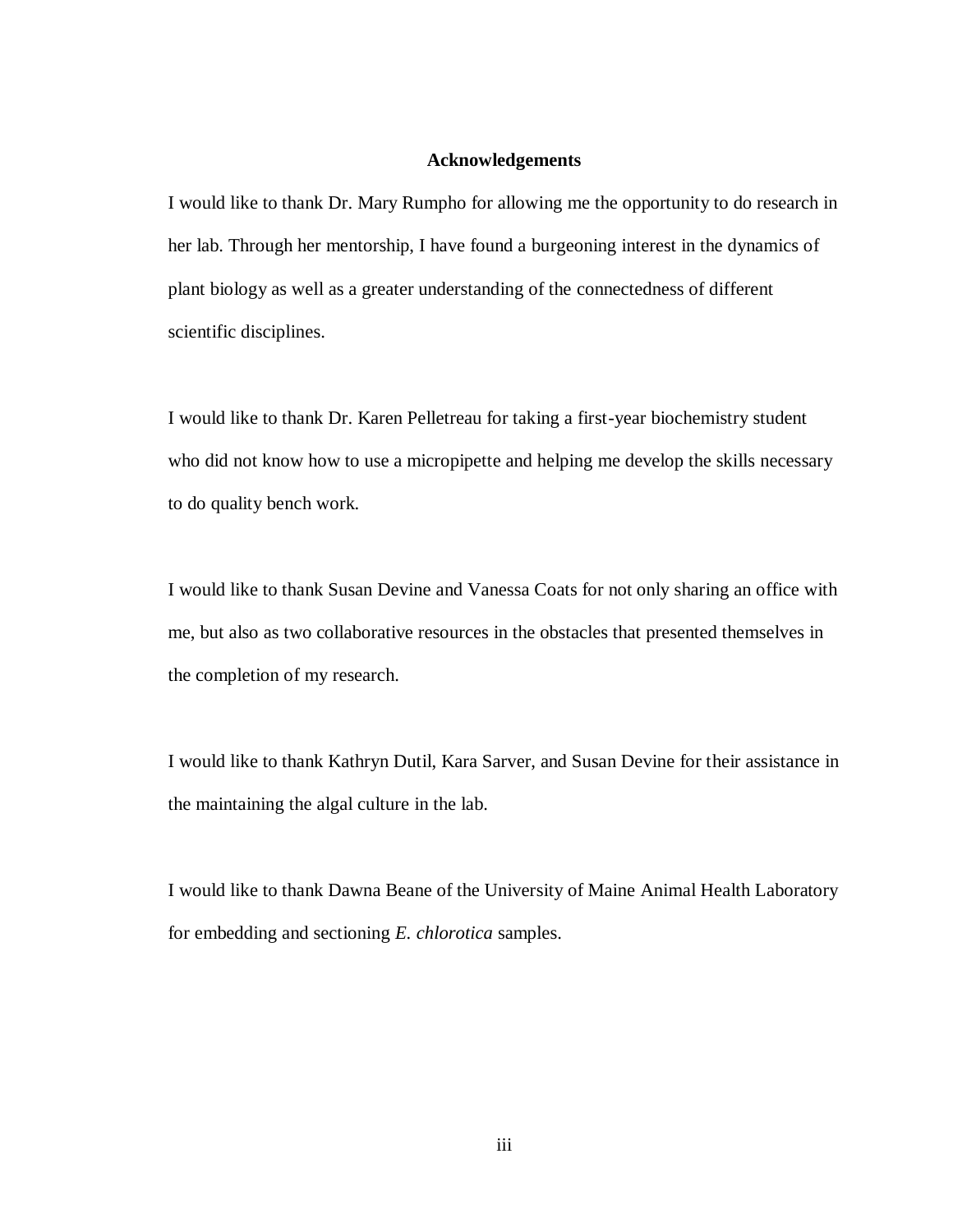This research was supported in part by a National Science Foundation (grant #IOS-0726178) and Hatch Project no. ME08361-08MRF (NC1168) to M.E.R. and an Honors Thesis Fellowship supported by grants from the National Center for Research Resources (5P20RR016463-12) and the National Institute of General Medical Sciences (8 P20 GM103423-12) from the National Institutes of Health to G.A.D.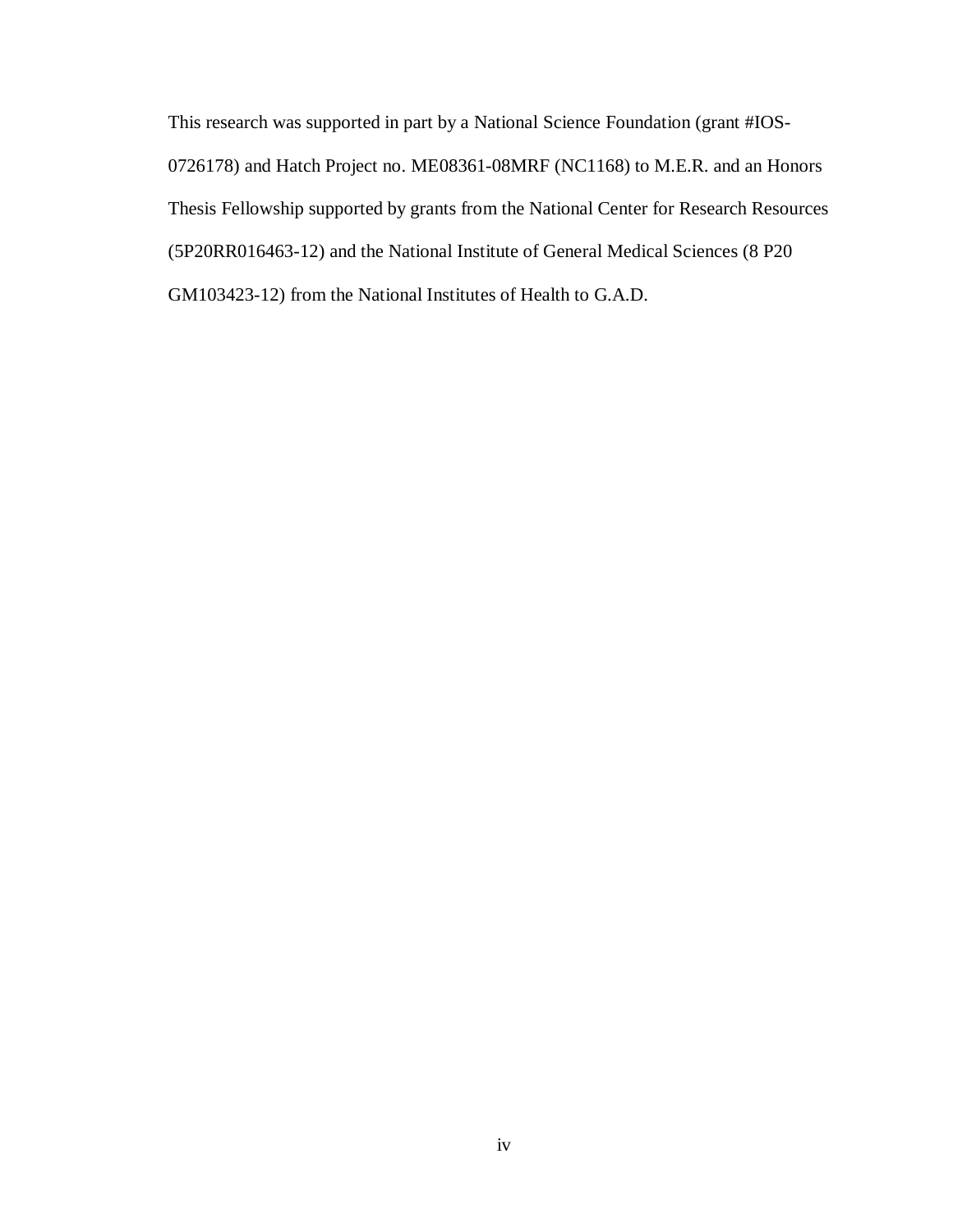# **Table of Contents**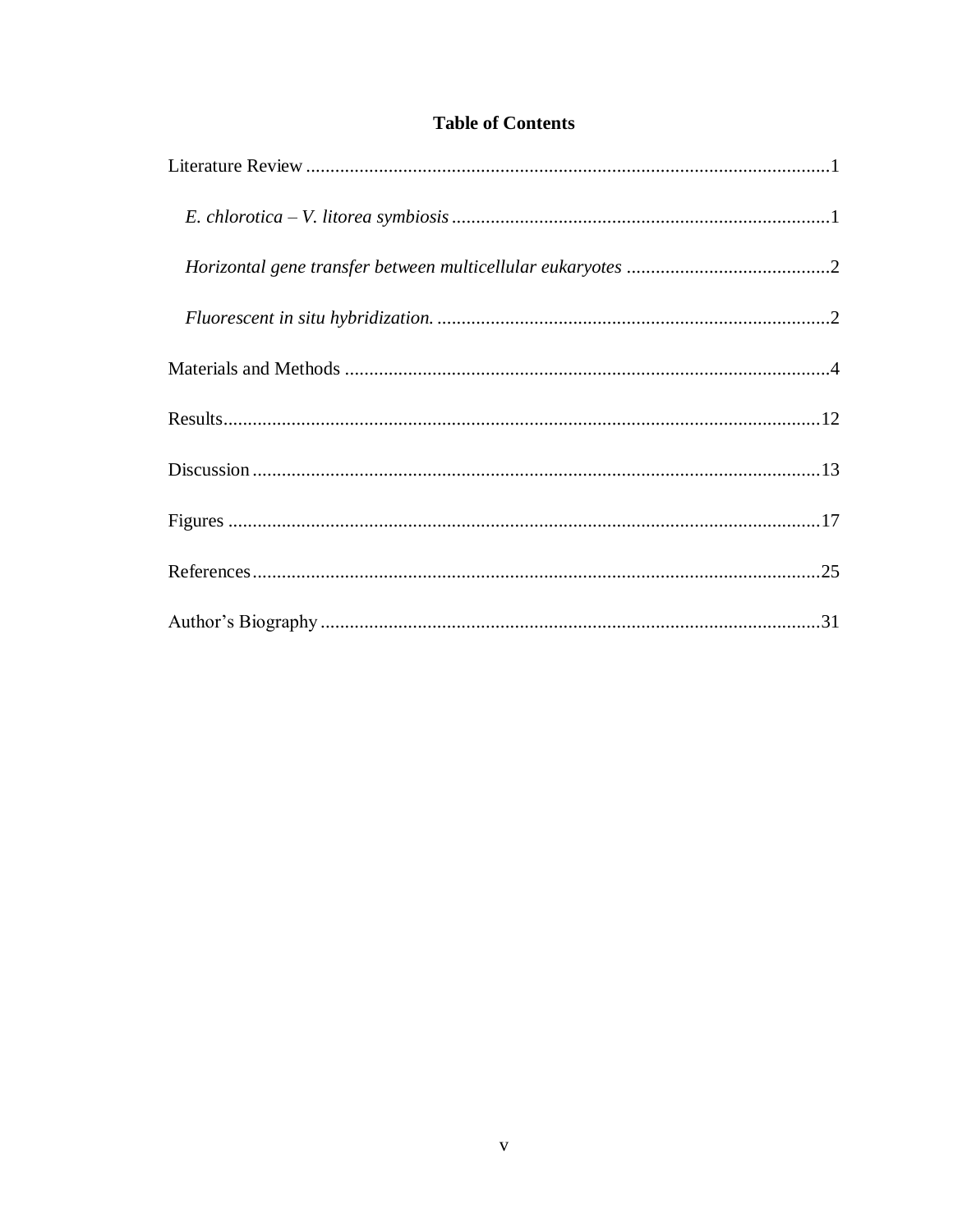# **List of Figures**

| Figure 1: The Rubisco large subunit ( <i>rbcL</i> ) gene was successfully hybridized in V.           |
|------------------------------------------------------------------------------------------------------|
|                                                                                                      |
| Figure 2: Whole-mount <i>E. chlorotica</i> FISH targeting of the chloroplast Rubisco ( <i>rbcL</i> ) |
|                                                                                                      |
| Figure 3: Whole-mount FISH analysis of <i>V. litorea</i> filaments targeting the chloroplast         |
|                                                                                                      |
| Figure 4: A newly hatched, unfed E. chlorotica veliger used for in situ hybridization to             |
|                                                                                                      |
| Figure 5: Whole-mount FISH analysis of adult E. chlorotica targeting the nuclear $\beta$ -actin      |
|                                                                                                      |
| Figure 6: E. chlorotica FISH analysis of sectioned adult tissue successfully targeting the           |
|                                                                                                      |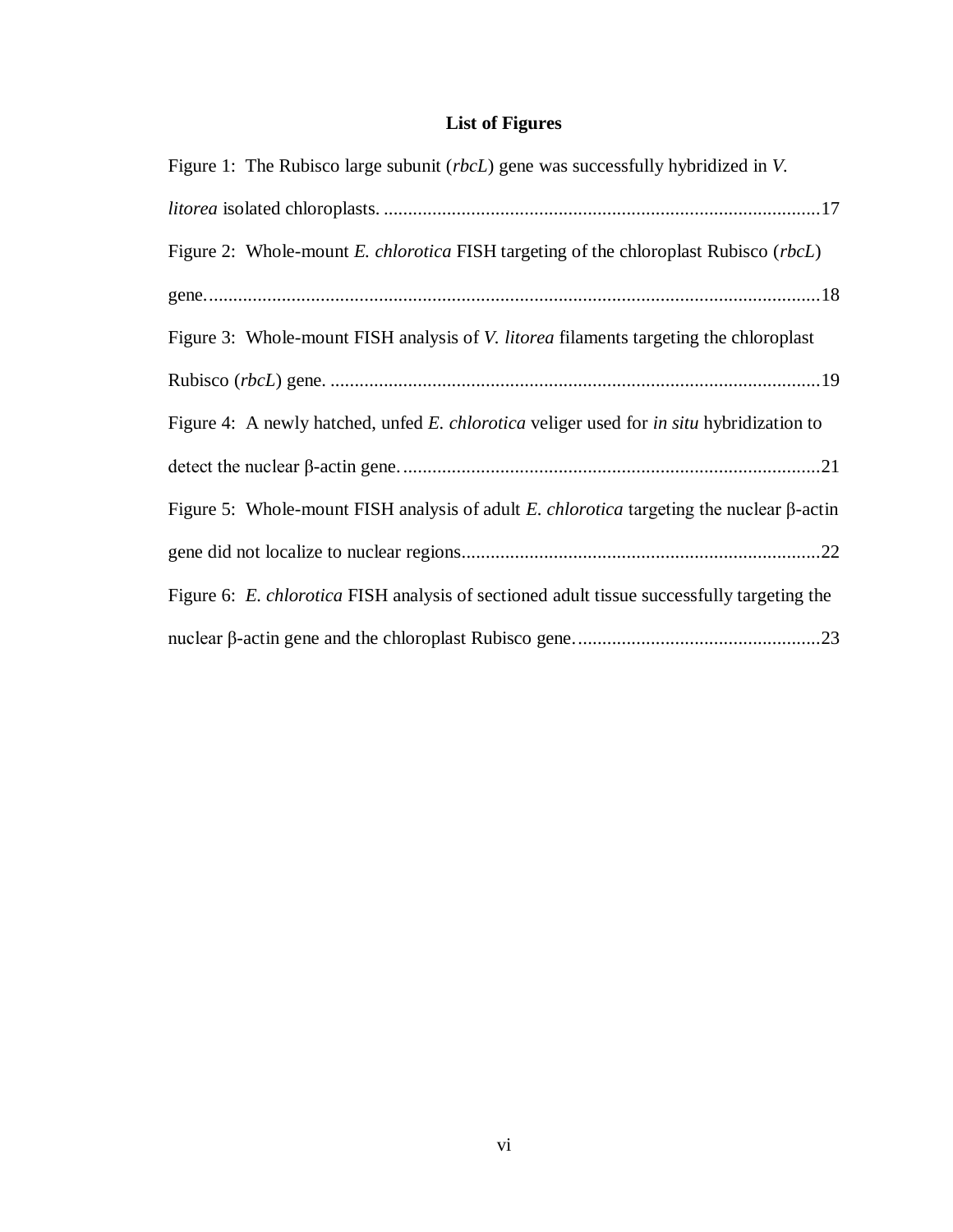#### **Literature Review**

<span id="page-7-1"></span><span id="page-7-0"></span>*E. chlorotica – V. litorea symbiosis.*

The long-term sequestration of functional algal chloroplasts by sacoglossan molluscs or sea slugs (referred to as kleptoplasty) provides a remarkable example of modern endosymbiosis evolution. The green, "solar-powered" sea slug *Elysia chlorotica* Gould, 1870, has been one of the most studied examples of long-term kleptoplasty (reviewed by Rumpho et al. 2011). During feeding on the siphonaceous, coenocytic heterokont alga *Vaucheria litorea* C. Agardh, *E. chlorotica* suctorally ingests the cellular components of the algal filament (Trench 1975). *V. litorea* chloroplasts are not digested upon ingestion, but become incorporated, most likely through phagocytosis, into the cells lining the digestive tract of *E. chlorotica*. The chloroplasts remain within the cytosol of these cells for the duration of the mollusc's lifespan, conferring a new metabolic capability (photosynthesis) to the sea slug (Gibson et al. 1986, Green et al. 2000). *E. chlorotica* can be sustained in laboratory culture under starvation conditions for 9-12 months, living photoautotrophically on the photosynthate of the chloroplasts within its digestive cells (Green et al. 2000). This chloroplast association is not transferred vertically, rather, chloroplast-free eggs are deposited by green, photosynthetically active adult sea slugs and develop through a planktonic veliger stage in which the larvae selectively filter feed on unicellular algae prior to metamorphosis (Harrigan and Alkon 1978; Trowbridge 2000). Upon reaching metamorphic competentency, exposure to *V. litorea* induces metamorphosis, with veligers crawling out of their shells and immediately incorporating the chloroplasts into their digestive cells after feeding on *V. litorea* (West et al. 1984; Pelletreau *unpublished data*).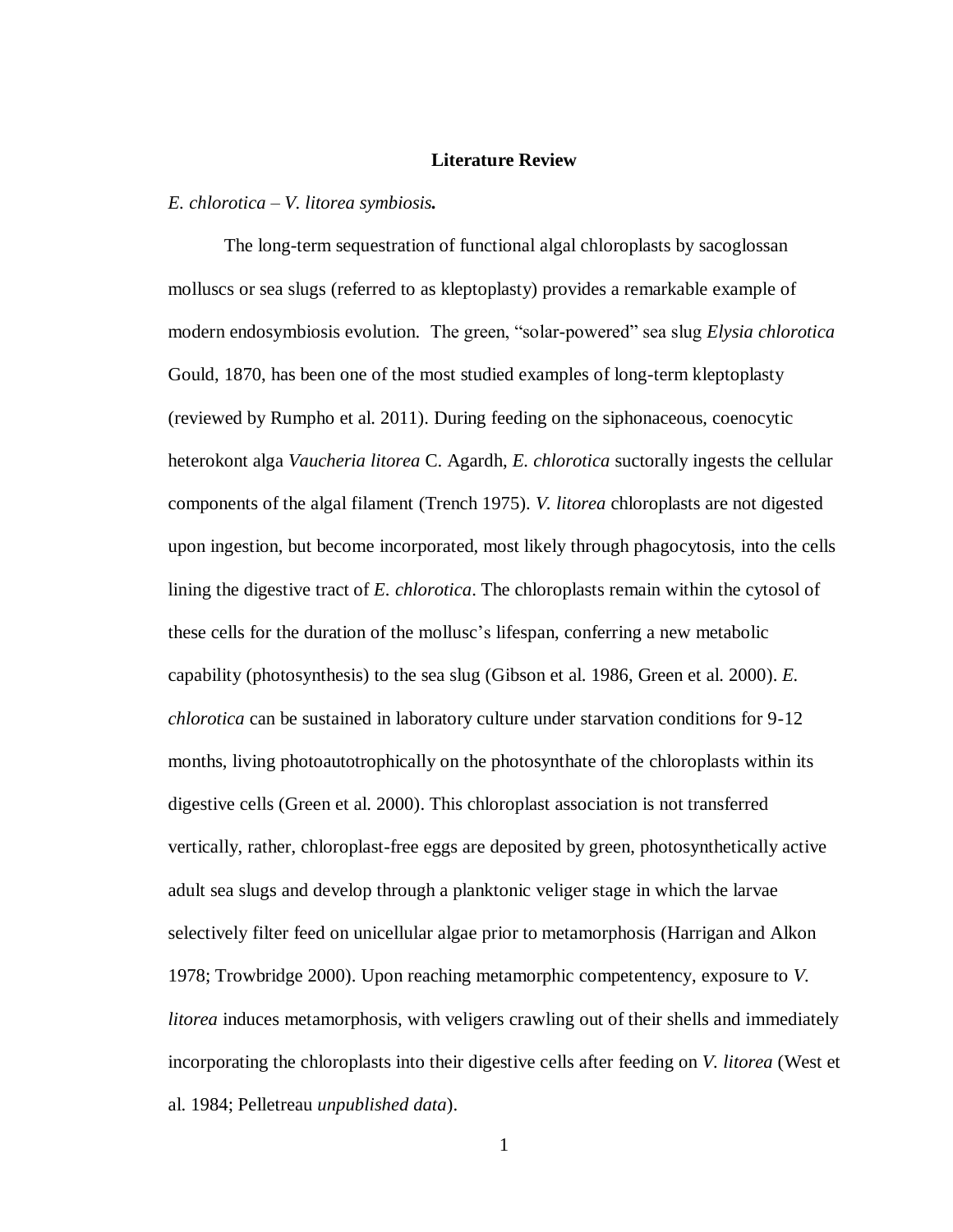## <span id="page-8-0"></span>*Horizontal gene transfer between multicellular eukaryotes.*

Although the chloroplasts do not divide in the sea slug, *de novo* protein synthesis (of both chloroplast and algal nuclear genes) and carbon dioxide fixation continue in the absence of the algal nucleus, upon which the chloroplasts are dependent for algal nuclear encoded proteins (Mujer et al. 1996; Pierce et al. 1996; Rumpho et al. 2008, 2009). In order to provide key photosynthetic transcripts for the chloroplasts, horizontal gene transfer (HGT) from the algal nucleus to the sea slug nucleus has been indirectly demonstrated using mainly PCR analysis investigating algal nuclear-encoded photosynthesis genes (Hanten and Pierce 2001; Pierce et al. 2003, 2007, 2009; Rumpho et al. 2008, 2009; Schwartz et al. 2010). However, recent transcriptome analysis of kleptoplastic *Elysia* sp. has indicated a varying extent of transcripts produced from putative HGT genes. For example, no algal nuclear related transcripts were found in initial and partial transcriptome studies of adult *E. chlorotica* (Rumpho et al. 2011) or *E. timida* and *Plakobranchus ocellatus* (Wägele et al. 2011). In a second transcriptome study of *E. chlorotica* concurrent with sequencing the *V. litorea* genome, 52 transcripts were identified in the *E. chlorotica* transcriptome matching algal nuclear genes, 27 of which were related to chloroplast metabolism and function (Pierce et al. 2012).

#### <span id="page-8-1"></span>*Fluorescent in situ hybridization.*

The ambiguity of potential HGT events in *E. chlorotica* necessitates the use of a more direct molecular approach to investigate the genomic content of the sea slug. With the development of non-isotopic *in situ* hybridization techniques, the ability to utilize labeled DNA or RNA probes has been applied to numerous systems. After fixing a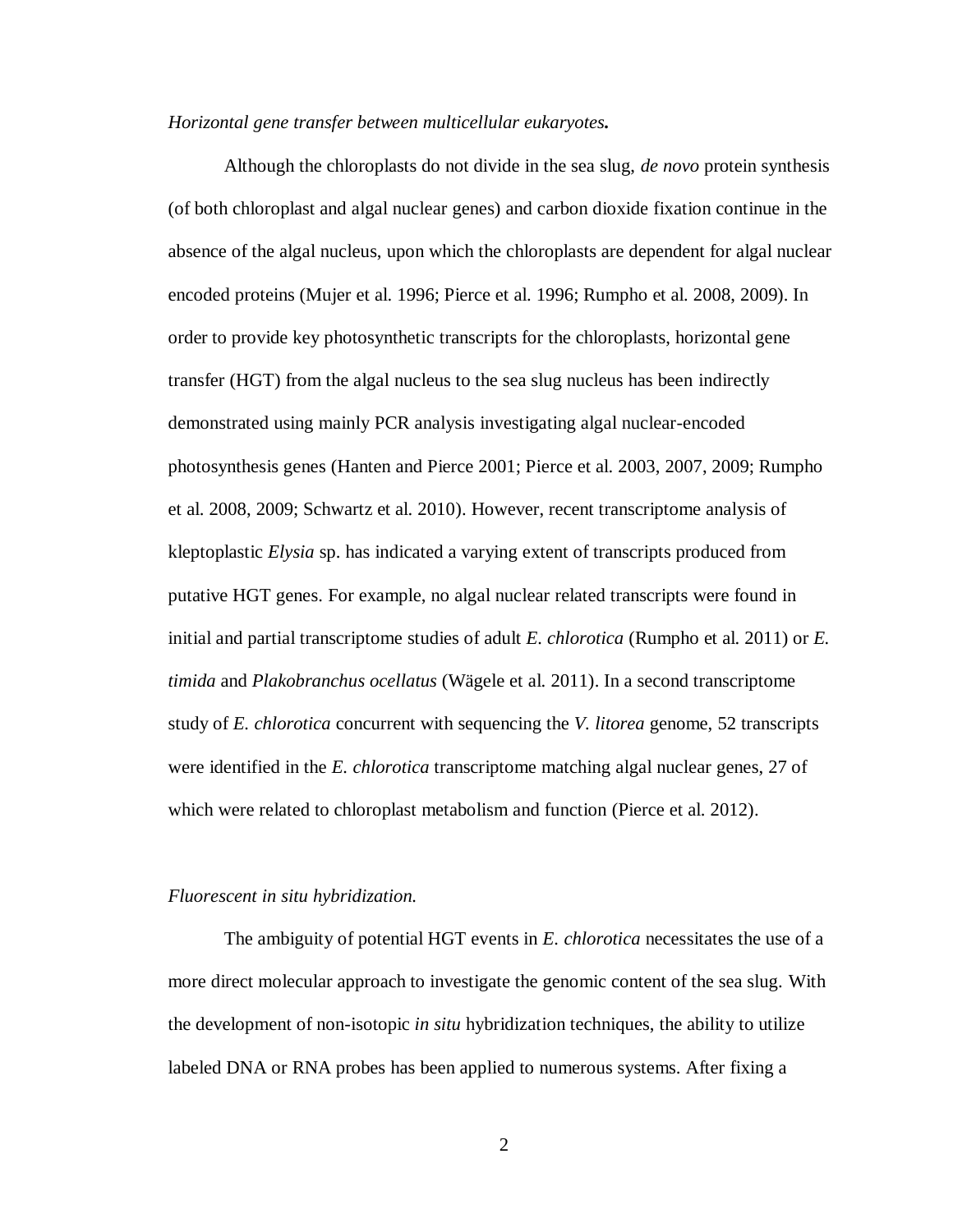sample in a buffered fixative that ensures proper retention of cellular nucleic acid locations, samples are incubated with a tagged nucleic acid probe under conditions that favor the formation of probe-target sequence duplexes. Commercially available probes have been developed for target sequences routinely examined, such as bacterial 16S probes and probes covering all human and mouse chromosomes. Novel probes are routinely synthesized by investigators for a sequence of interest, through either direct incorporation of a labeled nucleotide triphosphate or by secondary labeling of a modified nucleic acid backbone. Successful hybridization of probe(s) to target sequences can then be detected with fluorescent or colorimetric techniques. The advantages of using sequence specific probes designed to hybridize to a sequence of interest allows direct access of the target sequence.

The application of *in situ* hybridization can be modified to answer a varied range of questions. Bacterial symbionts can be identified at various taxonomic levels depending upon the specificity of the probes used (Kaiwa et al. 2011), as well as algal symbionts in both vertebrate (Kerney et al. 2011) and invertebrate hosts (Loram et al. 2007). FISH has been used to identify HGT events of the intracellular bacterium *Wolbachia* to host arthropods (Aikawa et al. 2009; Nikoh et al. 2008), of a diatom freeze protection gene to the crustacean *Stepho longipes* (Kiko 2010), and of a poly-glutamate synthase gene in cnidarians (Denker et al. 2008). Few studies, however, have usdd FISH to identify targets in molluscs. Cytogenetic FISH studies using isolated metaphase chromosomes of marine molluscs have been used determine chromosome structure (Vitturi et al. 2000a, 2000b), and developmental expression of genes relating to neurogenesis were identified in veliger larvae of *Gibbula varia* (Samadi and Steiner 2010) and *Aplysia californica* (Heyland et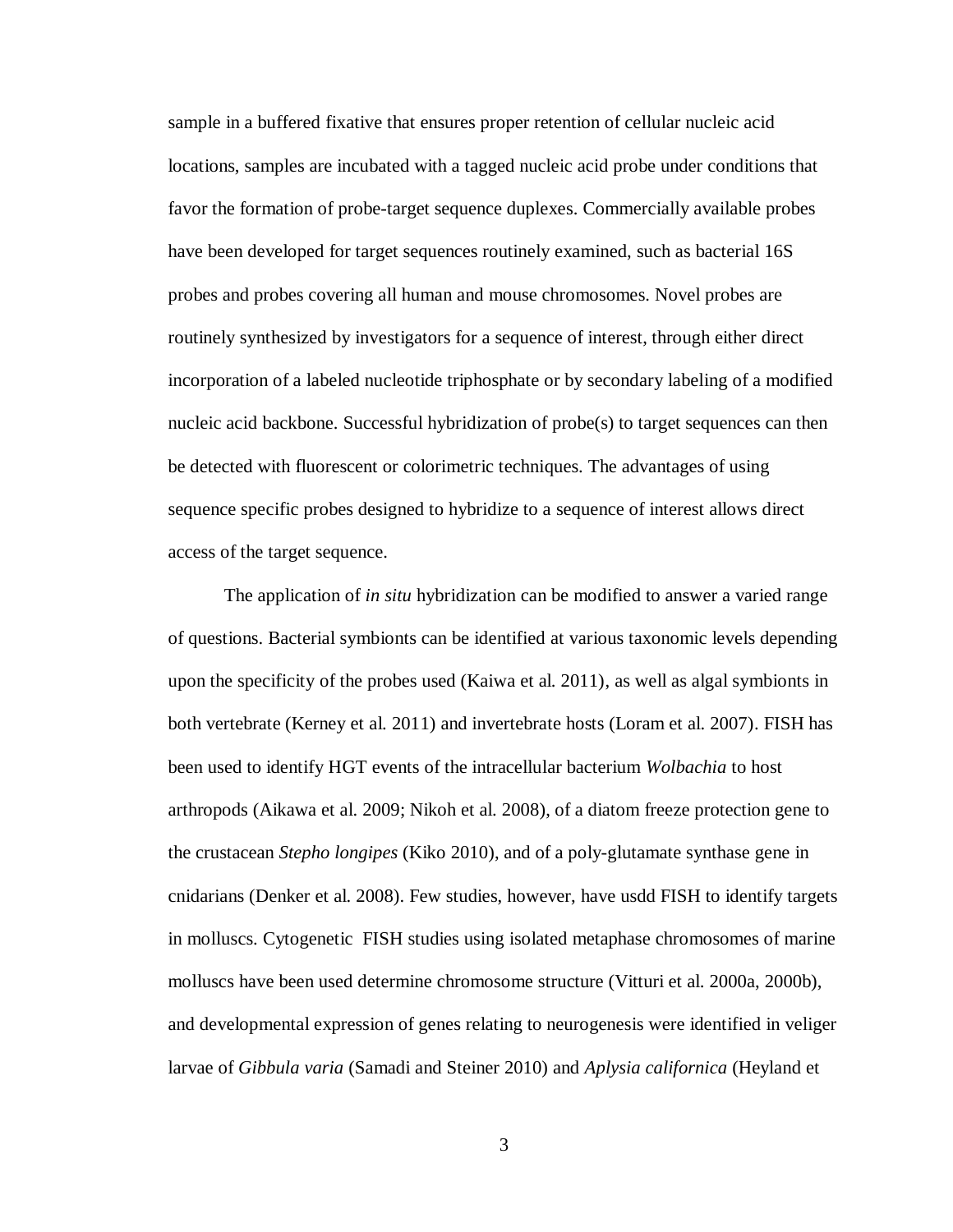al. 2010), but few studies have used adult mollusc tissues. To localize DNA sequences in *E. chlorotica* and its algal prey *V. litorea*, a protocol for FISH was optimized to identify genes in both the chloroplast genome (Rumpho et al. 2008) and the sea slug nuclear genome. Utilizing DNA probes for potential HGT genes, FISH could help elucidate the extent of any HGT events as well as what genes are present together within the *E. chlorotica* genome.

# **Materials and Methods**

# <span id="page-10-0"></span>*Algal culturing conditions.*

Unialgal cultures of *V. litorea* and *Isochrysis galbana* were cultured in artificial sea water (ASW; Instant Ocean©) at 32 PSU at 24ºC supplemented with a modified f/2 medium on a 12:12 L:D cycle. *V. litorea* cultures were subcultured biweekly in progressively lower (16 and 8 PSU) salt concentrations, followed by an increase in salt concentration (16 and 32 PSU).

# *Animal collection and maintenance.*

Wild *E. chlorotica* were collected from populations in Martha's Vinyard, MA, in November, 2011, and maintained at 10ºC in aerated ASW at 32 PSU on a 12:12 L:D cycle. To induce egg laying, 4-6 animals were removed to 24ºC and placed in 1 L of ASW with access to *V. litorea*. Egg ribbons were collected immediately, rinsed thoroughly in 0.2 μm filtered autoclaved ASW (faASW) and transferred to 500 ml of faASW supplemented with 2.5 mg  $ml^{-1}$  of chloramphenicol (Capo et al. 2009). After hatching, *E. chlorotica* veliger density was determined using a Nikon SMZ-800 stereomicroscope and maintained in faASW at a density of 10 veliger  $ml^{-1}$  and fed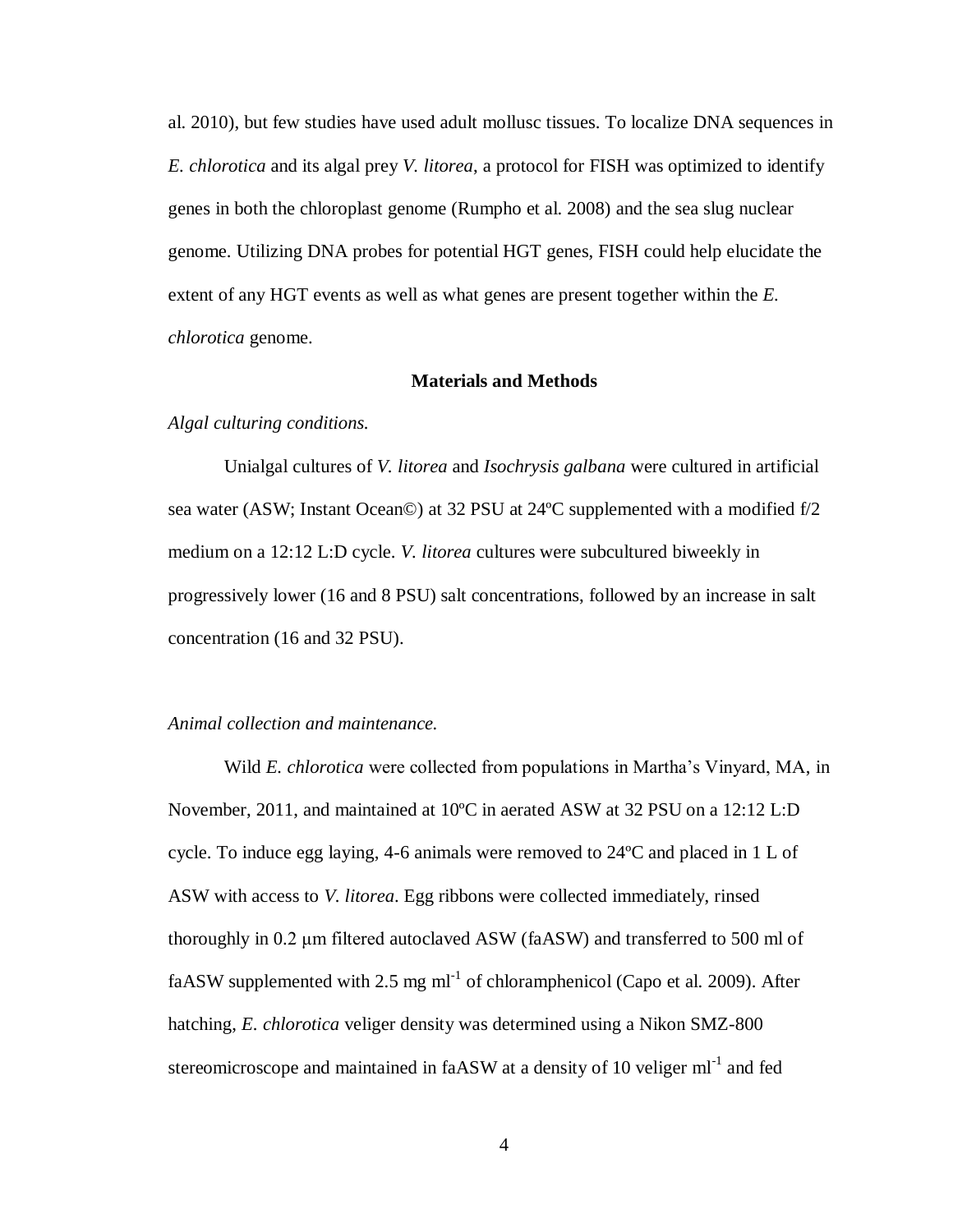unialgal cultures of *I. galbana* daily at a concentration of 1 x  $10^5$  cells ml<sup>-1</sup>. Cultures were washed twice a week by filtering the veligers through a 50 μm Nytex mesh and gently spraying with faASW before being returned to fresh faASW supplemented with chloramphenicol (2.5 mg ml<sup>-1</sup>). The development of veligers was observed twice weekly until physical markers of metamorphic competency (dark pigment on the caudal tip, and a loss of velum) were obtained. Competent veligers were collected by straining through a 120 μm Nitex mesh, gently rinsed by spraying with faASW, and transferred to culturing dishes containing 500 ml of faASW and *V. litorea* to induce metamorphosis. Successfully metamorphosed F2 *E. chlorotica* were allowed to feed on *V. litorea* for one month at 24ºC and subsequently maintained at 10ºC on a 12:12 L:D cycle in aerated ASW and allowed to feed on *V. litorea ad libitum* (Pelletreau *unpublished data*).

# *Chloroplast isolation.*

Chloroplasts were isolated from *V.* litorea filaments following Rumpho et al. 2009 as follows. Algae (~0.5 g wet weight) was homogenized in 50 ml of ice-cold grinding buffer (GB; 0.1 M 4-[2-hydroxyethyl] piperazine-1-ethanesulfonic acid [HEPES]/KOH, 0.9 M sorbitol, 2 mM MgCl<sub>2</sub>, 4 mM Na<sub>2</sub>- ethylenediaminetetraacetic acid [EDTA], 10 mM Na ascorbate, 2% BSA; pH 7.5). The filtered homogenate was centrifuged in a Beckman JA 25.5 rotor at 1200*g* for 5 min (4ºC) and the pellet resuspended in 5 ml of GB and filtered through a 20 μm Nytex mesh. The chloroplast extract was layered on top of a 25%/75% Percoll gradient and centrifuged for 20 min at 8000*g* (4ºC) using a JA 25.5 rotor. Chloroplasts at the interphase were collected by aspiration and washed twice in GB without BSA and centrifuged at 1500*g* for 5 min (4ºC) in a JA 25.5 rotor. The final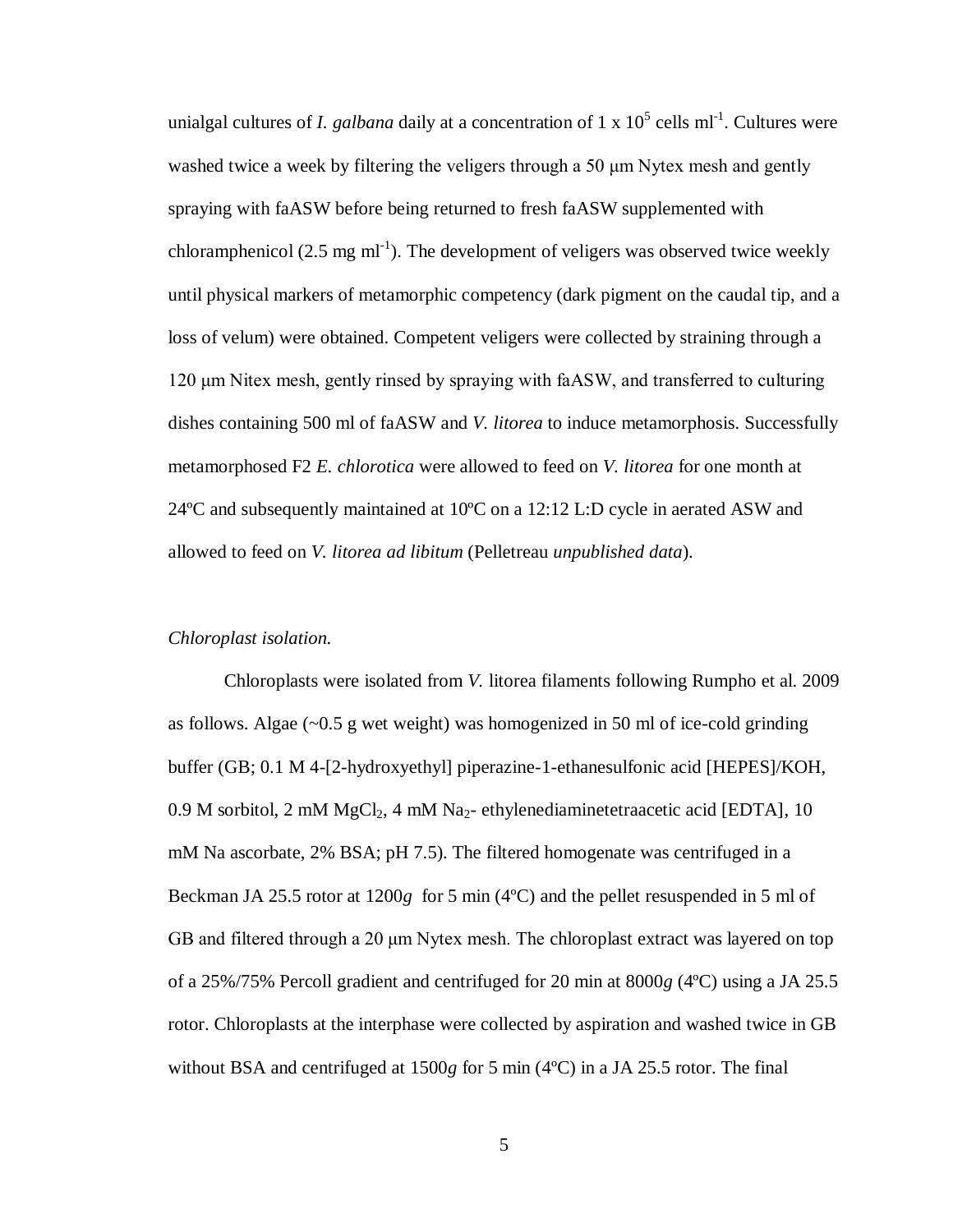chloroplast pellet was dissolved in resuspension buffer (0.1 M HEPES, 0.45 M sorbitol, 10 mM  $MgCl<sub>2</sub>$ ) and stored protected from light at 4°C. Chloroplasts were examined by phase contrast microscopy prior to hybridization to determine the relative percentage of chloroplasts with intact membranes.

# *DNA isolation.*

Genomic DNA was extracted from *V. litorea* and *E. chlorotica* using DNAzol (Molecular Research Center, Inc., Cincinnati, OH, USA) isolation protocol. *V. litorea* and *E. chlorotica* samples (~0.2 g fresh weight each) were ground in liquid nitrogen and homogenized in DNAzol isolation reagent (3:1 volume:weight). Organic solutes were removed with the addition of 1% mercaptoethanol and chloroform (1:1 chloroform:DNAzol) and rocked gently for 15 min at 24ºC. Samples were centrifuged at 12,000*g* for 10 min. The DNA was precipitated with 100% ethanol at -20ºC, followed by a second chloroform extraction. DNA was precipitated with the addition of 3 M sodium acetate and cold 100% ethanol. The precipitated DNA was collected by centrifugation at 12,000*g* for 10 min. The pellet was washed with 75% ethanol and suspended in LoTE buffer (3 mM Tris-HCl, 0.2 mM EDTA; pH 8.0). DNA concentration was determined using a NanoDrop 100 spectrophotometer (Thermo Scientific).

# *DNA cloning and sequencing.*

The chloroplast control probe for the *V. litorea* Rubisco large subunit (*rbcL*) was amplified from *V. litorea* DNA by PCR to produce an 892 base pair (bp) probe with primers 5'CCTTAATACAACTGCAG and 5'CCTTTATTTACAGCATAC (Green et al.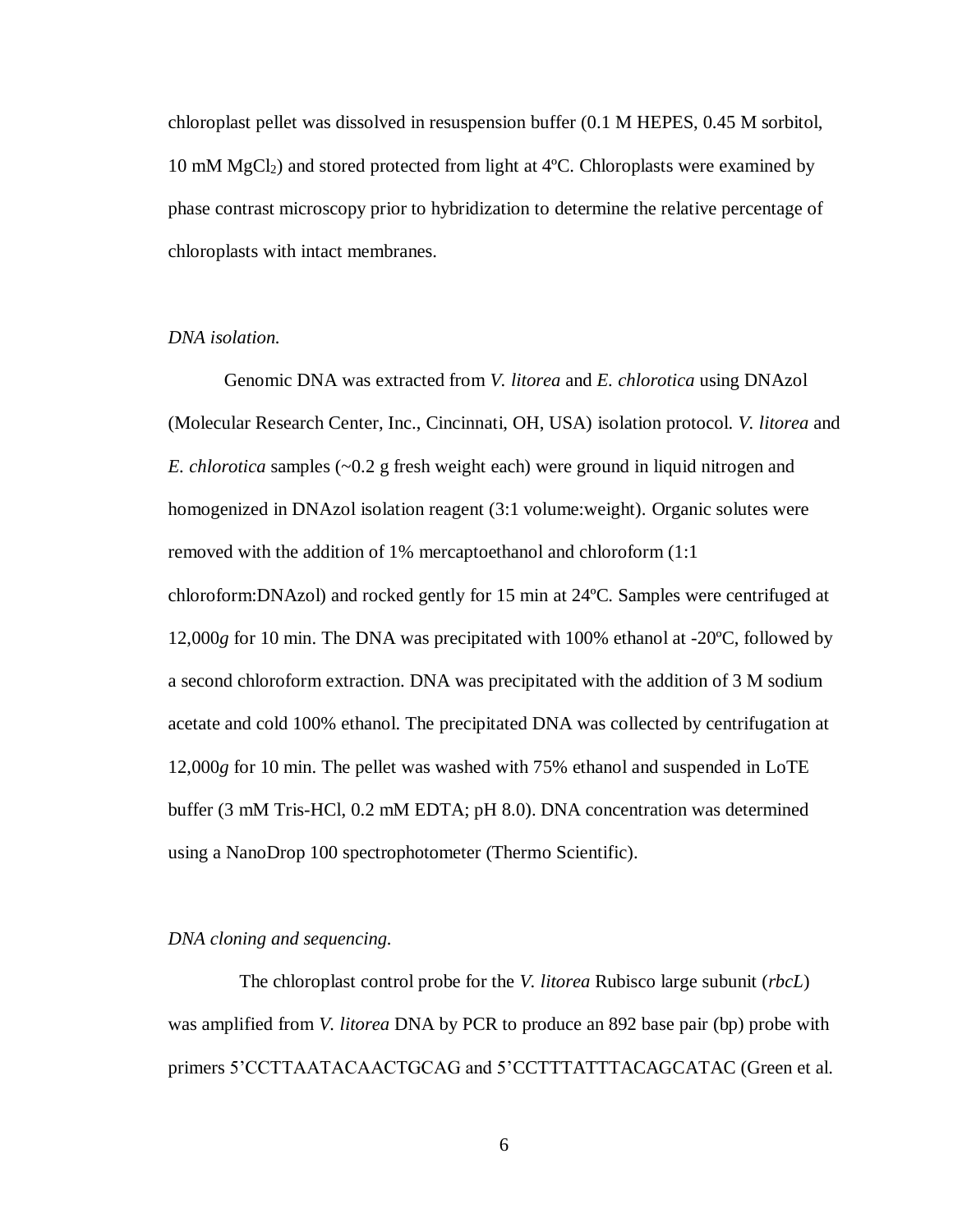2000). A 160 bp probe for *E. chlorotica* β-actin was generated using the primers 5'ACGAGGCTCAGTCCAAGAGA and 5'GGAGCCTCTGTGAGCAAGAC. PCR conditions used to amplify each gene included 1X enzyme reaction buffer (Promega, Madison, WI, USA), 25 mM  $MgCl<sub>2</sub>$ , 10 mM deoxynucleotide triphosphate (dNTP) mix, forward and reverse primers (10  $\mu$ M each), and 1.25 U GoTaq® DNA Polymerase (Promega). Cycle conditions were: 94ºC for 2 min, 40 cycles of 94 ºC for 1 min, 49 ºC for 1 min, and 72 ºC for 1 min followed by a final elongation at 72 ºC for 10 min. PCR products were separated using a 1% agarose gel in TAE buffer (40 mM Tris-HCl, 20 mM acetic acid, 1 mM EDTA) and visualized by ethidium bromide staining and UV transillumination. PCR products were stored at  $-20\degree$ C for no more than 24 hr before cloning into the pGEM-T Easy Vector System (Promega). Plasmids containing *rbcL* and *β-actin* were sequenced at the University of Maine DNA Sequencing Facility with SP6 primers to ensure sequence identity.

#### *Fluorescent probe synthesis.*

DNA for generating fluorescent probes was generated by PCR amplification of transformed *rbcL* plasmid with *rbcL* forward and reverse primers and the *β-actin*  plasmid with *β-actin* forward and reverse primers. FISH probes were synthesized from 1 μg of amplified DNA using the FISH TagTM DNA Multicolor Kit (Invitrogen) according to the manufacturer's specifications. *RbcL* probes were labeled with AlexaFluor® 488 (excitation/emission 488/519 nm) and *E. chlorotica* β-actin probes were labeled with either AlexaFluor® 555 or AlexaFluor® 594 (excitation/emission 555/565 nm and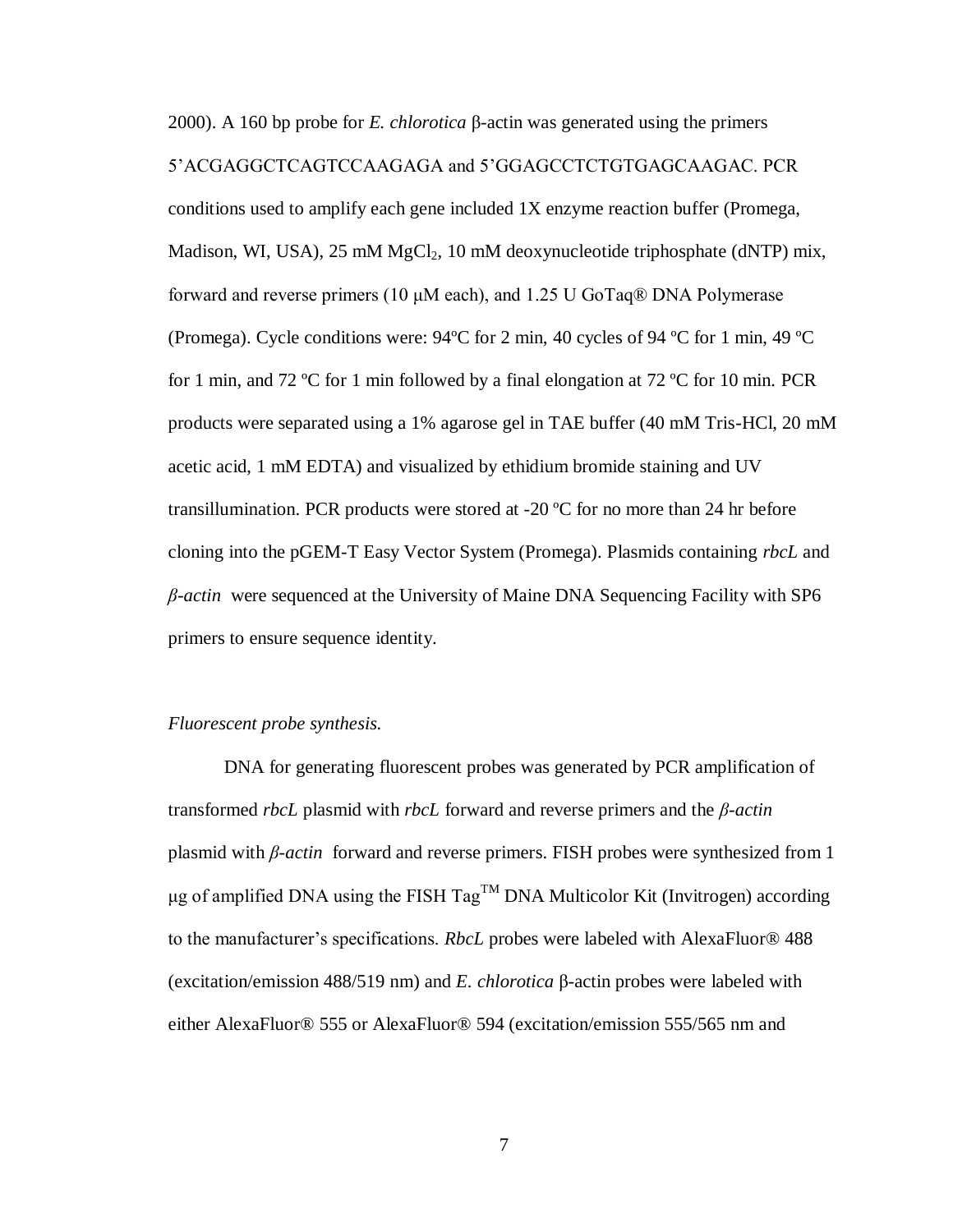590/615 nm, respectively). Probes were stored protected from light at -20ºC and used within 2 weeks of synthesis.

# *Sample preparation for in situ hybridization.*

All sea slug and algal samples for FISH analysis were fixed in 4% paraformaldehyde in PIPES buffer (50 mM piperazine-N,N′-bis(2-ethanesulfonic acid) [PIPES], 100 mM KCl, 2 mM EDTA, 10 mM ethylene glycol tetraacetic acid [EGTA], 5 mM MgCl<sub>2</sub>, 200 mM NaCl, 5% dimethyl sulfoxide) at 4<sup>o</sup>C overnight (Mine et al. 2001). Isolated chloroplasts were fixed the same day that they were isolated to obtain intact chloroplasts for hybridization. *E. chlorotica* F2 generation animals were anesthetized in ASW containing 7% (w/v) MgCl<sub>2</sub> to allow the parapodia to be fixed in an open body position. *E. chlorotica* veligers hatched from chloroplast-free eggs were collected within 24 hrs after release from the egg ribbon and fixed prior to any feeding. Chloroplasts and veligers were collected by centrifugation at 5000*g* following fixation and each buffer treatment. Veligers were processed post-fixation to remove the shells by washing 3 times for 10 min in PIPES buffer followed by digestion with 0.5% trypsin for 15 min. Actively growing *V. litorea* filaments were rinsed briefly in deionized water and cut into ~2 cm long segments before fixation. All samples were washed 3 times for 10 min each in PIPES buffer after fixation and dehydrated in a graded ethanol series from 70% to 100% and stored at -20ºC until hybridization.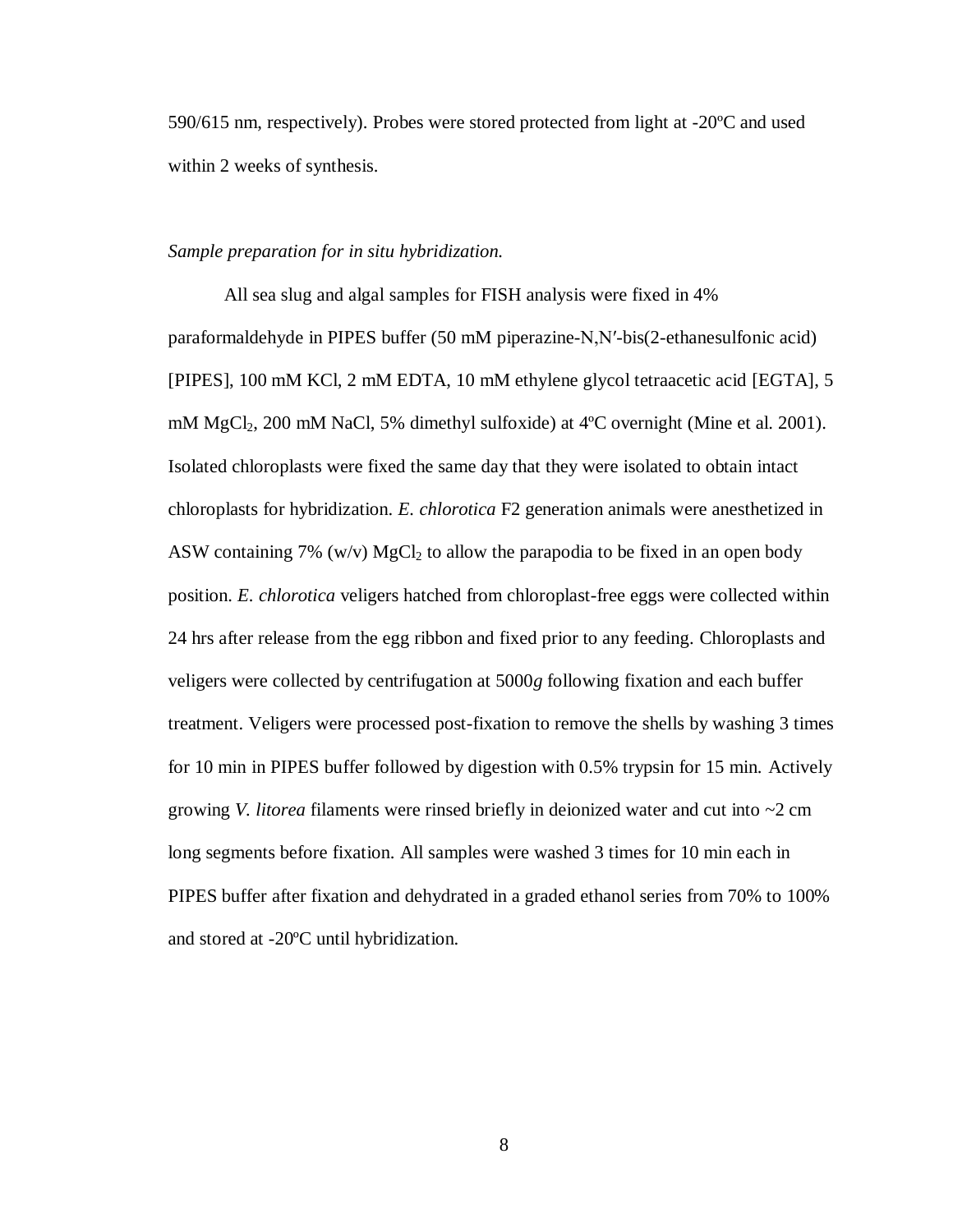## *RbcL in situ hybridization.*

Fixed *V. litorea* filaments, isolated chloroplasts, and *E. chlorotica* F2 generation samples were removed from -20ºC and rehydrated in 3 washes with PIPES buffer at 24ºC and equilibrated in prehybridization buffer (25% formamide in PIPES buffer) for 10 min at 24°C. Hybridization solution (50% formamide in PIPES buffer, 1  $\mu$ g ml<sup>-1</sup> salmon sperm DNA) containing either 100 or 200 ng of labeled *rbcL* probe DNA was added and samples heated in a 95ºC water bath for 5 min to denature probe and target DNA. Hybridization was carried out overnight at 40ºC followed by a high stringency wash in post-hybridization buffer (50% formamide in PIPES buffer) at 45ºC for 10 min, and 3 washes for 10 min each in PIPES buffer. Samples were viewed using an Olympus Fluoview® Confocal Microscope equipped with AlexaFluor® 488 filters (excitation/emission 488/519 nm) to visualize bound *rbcL* probe-gene duplexes and Cy5 filters (excitation/emission 635/664 nm) to visualize chlorophyll autofluorescence. The depth (z-plane) of the microscope was adjusted to include the entire algal filament diameter, and adjusted to include the entire height of digestive diverticula in imaged *E. chlorotica*. Serial 1 μm z-plane sections were compiled into stacked images.

# *Rehybridization of E. chlorotica and V. litorea filaments.*

Samples hybridized with 100 ng of *rbcL* probe were rehybridized immediately after initial viewing with the confocal microscope. Samples were washed 3 times in PIPES buffer for 10 min each and then equilibrated in prehybridization buffer for 10 min. Hybridization solution containing 100 ng of the labeled *rbcL* probe was added to each sample to increase the effective probe concentration, and the samples were heated in a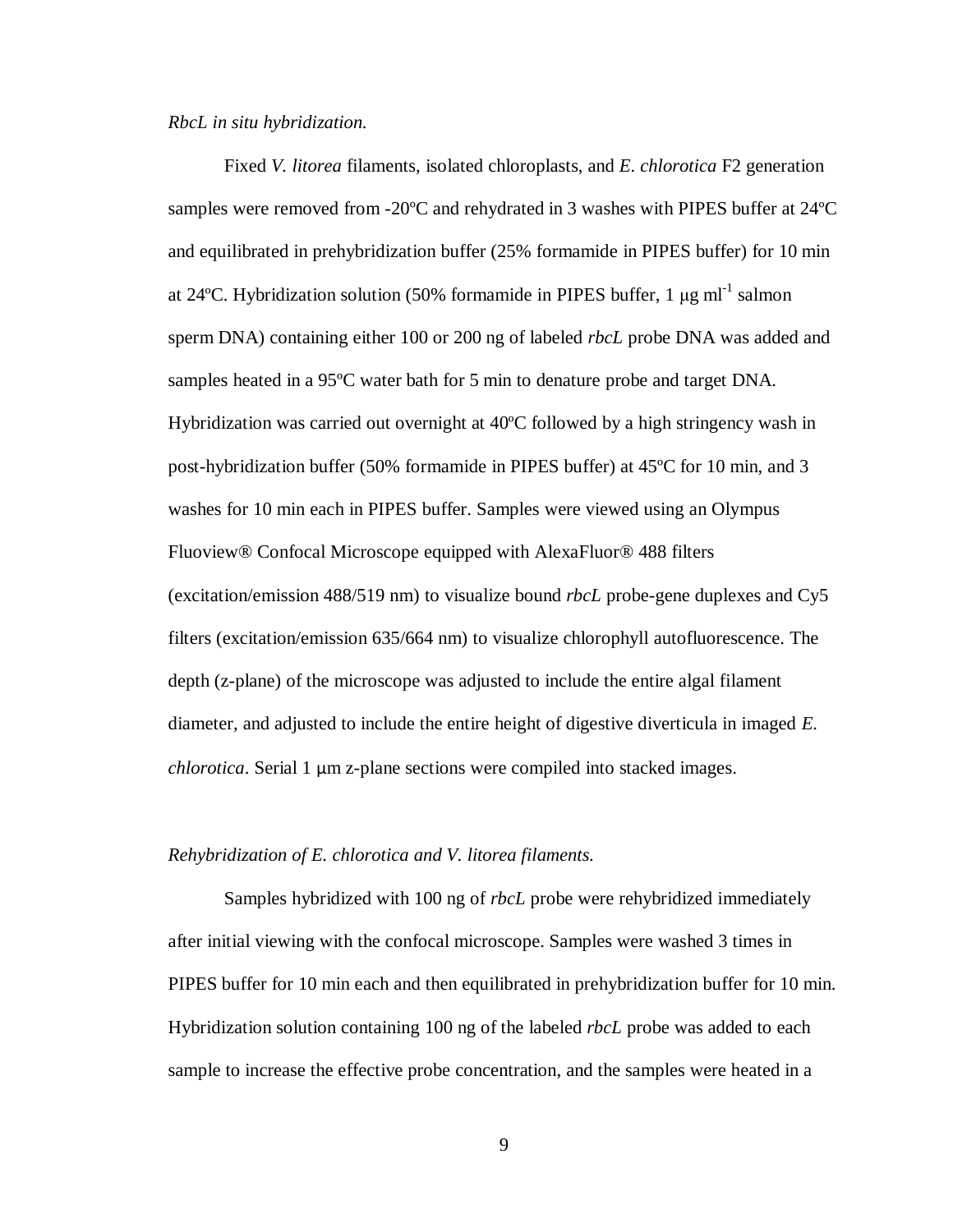95ºC water bath for 5 min to denature probe DNA, target DNA, and previously established probe-target duplexes. Samples were hybridized overnight at 40ºC followed by a high stringency wash in post-hybridization buffer at 45ºC for 10 min, and 3 washes for 10 min each in PIPES buffer. Samples were viewed using an Olympus Fluoview® Confocal Microscope equipped with AlexaFluor® 488 filters to visualize labeled *rbcL*  probe-gene duplexes and Cy5 filters to visualize chlorophyll fluorescence. Combined zstacked images were obtained as above.

### *β-actin in situ hybridization.*

*E. chlorotica* F2 animals and veligers were removed from -20ºC and rehydrated in 3 washes with PIPES buffer at 24ºC and equilibrated in prehybridization buffer for 10 min at 24ºC. Hybridization solution containing either 200 or 400 ng of labeled *β-actin*  probe DNA was added to the samples and heated in a 95ºC water bath for 5 min. Hybridization was carried out overnight at 40ºC followed by a high stringency wash in post-hybridization buffer (50% formamide in PIPES buffer) at 45ºC for 10 min, and 3 washes for 10 min each in PIPES buffer. Samples were incubated with DAPI (5  $\mu$ g ml<sup>-1</sup>) for 10 min to label DNA followed by 3 washes with PIPES buffer. Samples were viewed using an Olympus Fluoview® Confocal Microscope equipped with DAPI filters to visualize labeled total nuclear DNA regions, AlexaFluor® 594 filters (excitation/emission 543/618 nm) to visualize labled *β-actin* -gene duplexes, and Cy5 filters to visualize chlorophyll autofluorescence. The focal plane of the microscope was adjusted to include the entire veliger body. Compiled z-stacked images were obtained as above.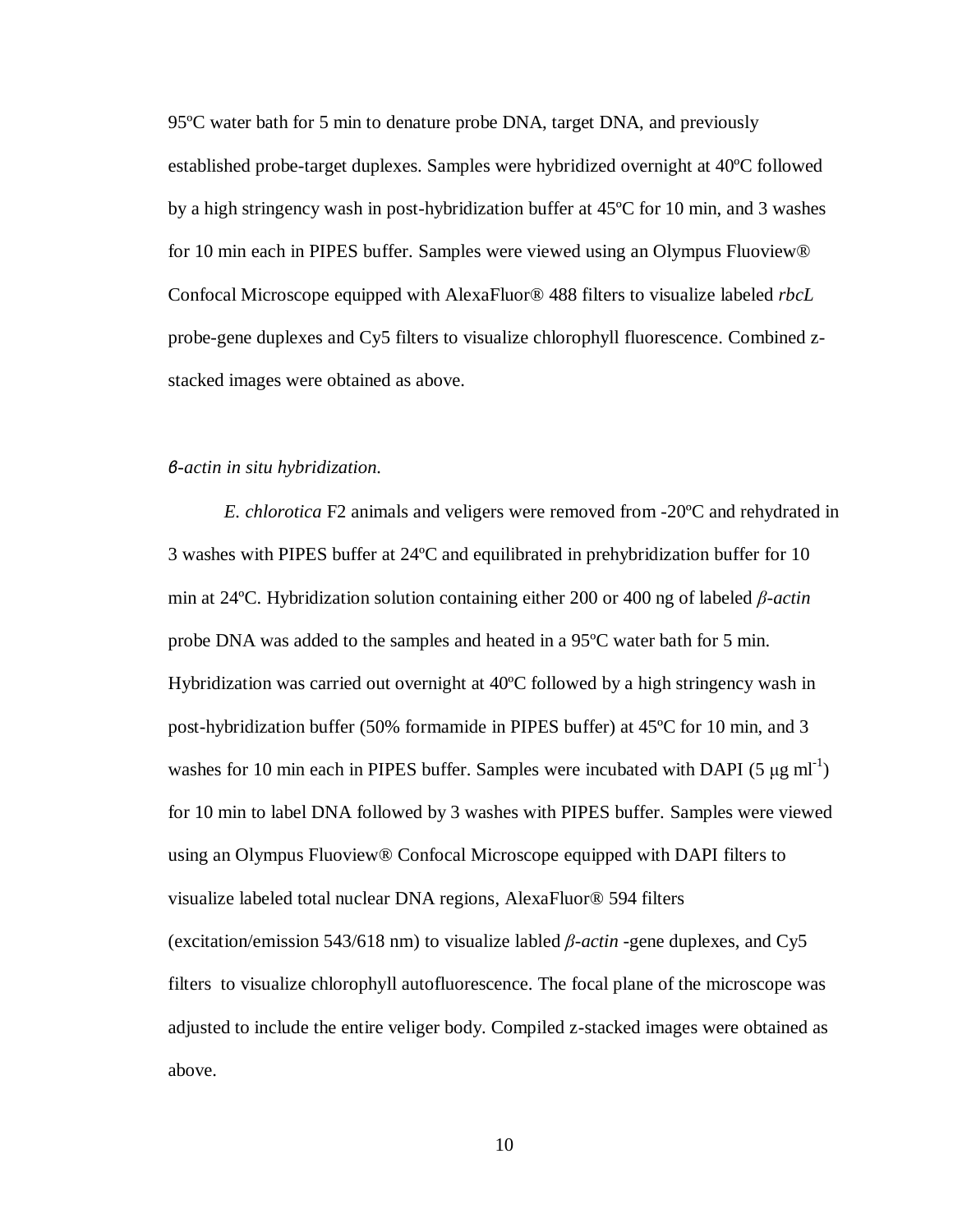#### *Sectioned E. chlorotica in situ hybridization*

<span id="page-17-0"></span>*E. chlorotica* F2 generation animals were fixed and dehydrated as described above. Sea slugs were embedded in paraffin wax and 10 μm longitudinal sections were prepared by the University of Maine Animal Health Lab. Slides containing *E. chlorotica*  sections were permeabilized with proteinase K (5  $\mu$ g ml<sup>-1</sup>) in reaction buffer (2 mM Tris-HCl, pH 8.0, 2 mM CaCl<sub>2</sub>) at 37<sup>o</sup>C for 10 min. Proteinase digestion was stopped by rinsing slides with reaction buffer containing 50 mM MgCl2 followed by two washes in PIPES buffer for 5 min. Slides were post-fixed in PIPES buffered 4% paraformaldehyde for 10 min at room temperature and washed 3 times with PIPES buffer. AlexaFluor® 488 tagged *rbcL* and AlexaFluor® 555 *β-actin* probes were denatured for 5 min in a 95ºC water bath and added to hybridization buffer. Hybridization mixture containing denatured probes was added to slides at a final concentration of 200 ng of each labeled probe per slide. Slides were heated on a heatblock at 75ºC for 10 min followed by slow cooling to 40ºC and overnight hybridization. Slides were washed at 45ºC in post-hybridization buffer for 10 min, and 3 washes for 10 min each in PIPES buffer at room temperature. Slides were incubated with labeled probes and visualized as described above, with AlexaFluor® 568 filters (excitation/emission 543/603 nm) to visualize *β-actin*  hybridization. The focal plane of the microscope was adjusted to include the entire depth of each section imaged. Sections were scanned with a single excitation wavelength at a time and the images from each filter set compiled using NIH Image J (Rasband 1997).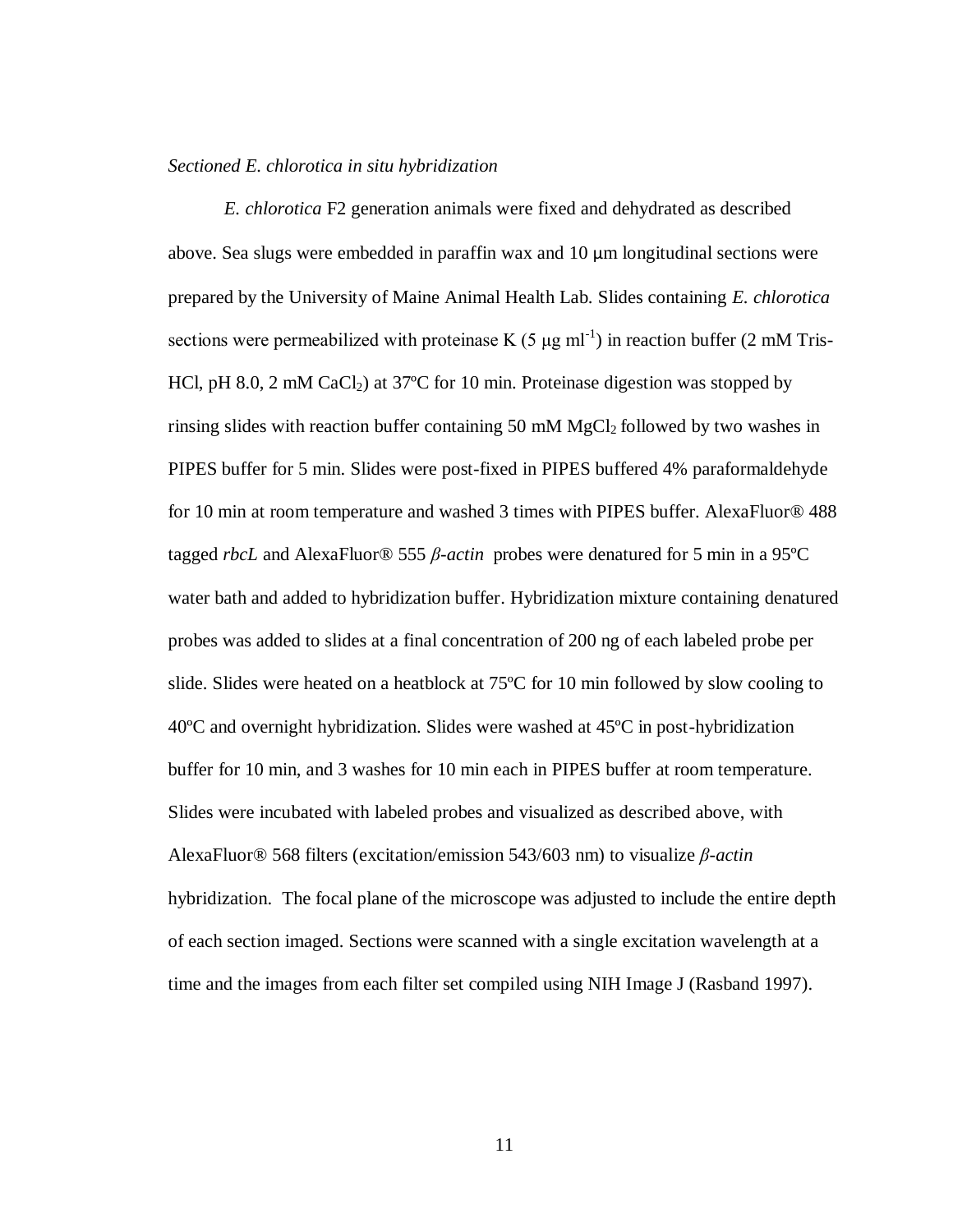# **Results**

#### *In situ hybridization to the control chloroplast gene rbcL.*

Chloroplasts isolated from *V. litorea* were hybridized with the 892 bp *rbcL* AlexaFluor® 488 probe. *In situ* hybridization was limited to areas within isolated chloroplasts (Fig. 1A, green). Analysis of compiled depth field images (z-stacks) of fluorescence from isolated chloroplasts revealed *rbcL* hybridization at multiple levels of depth within the chloroplasts and not a single location. When *rbcL* was hybridized to whole-mount *E. chlorotica* and *V. litorea* samples (at a probe concentration of 100 ng) minimal probe fluorescence was detected (Figs. 2 and 3, respectively). *RbcL* fluorescence was minimal, with the majority of chloroplasts did not contain any *in situ rbcL* signal. Samples of both *E. chlorotica* and *V. litorea* initially hybridized with 100 ng of *rbcL*  probe were serially hybridized immediately after examining for *in situ* signals with a second treatment with 100 ng of *rbcL* probe. The increased effective probe concentration produced a greater *in situ rbcL* fluorescent signal. The chloroplast morphology of the algal filaments as well as nearly ubiquitous chlorophyll fluorescence indicated lysis of chloroplasts during the *in situ* protocol. Serially hybridized *E. chlorotica* samples exhibited foci of FISH signal colocalization with chlorophyll fluorescence (Figs. 2F, yellow). Serially hybridized *V. litorea* filaments also had a stronger *in situ rbcL* signal following the second hybridization, but displayed a greater loss of tissue integrity following multiple denaturation steps (Figs. 3F, yellow). *Whole-mount* in situ *hybridization of* β-actin.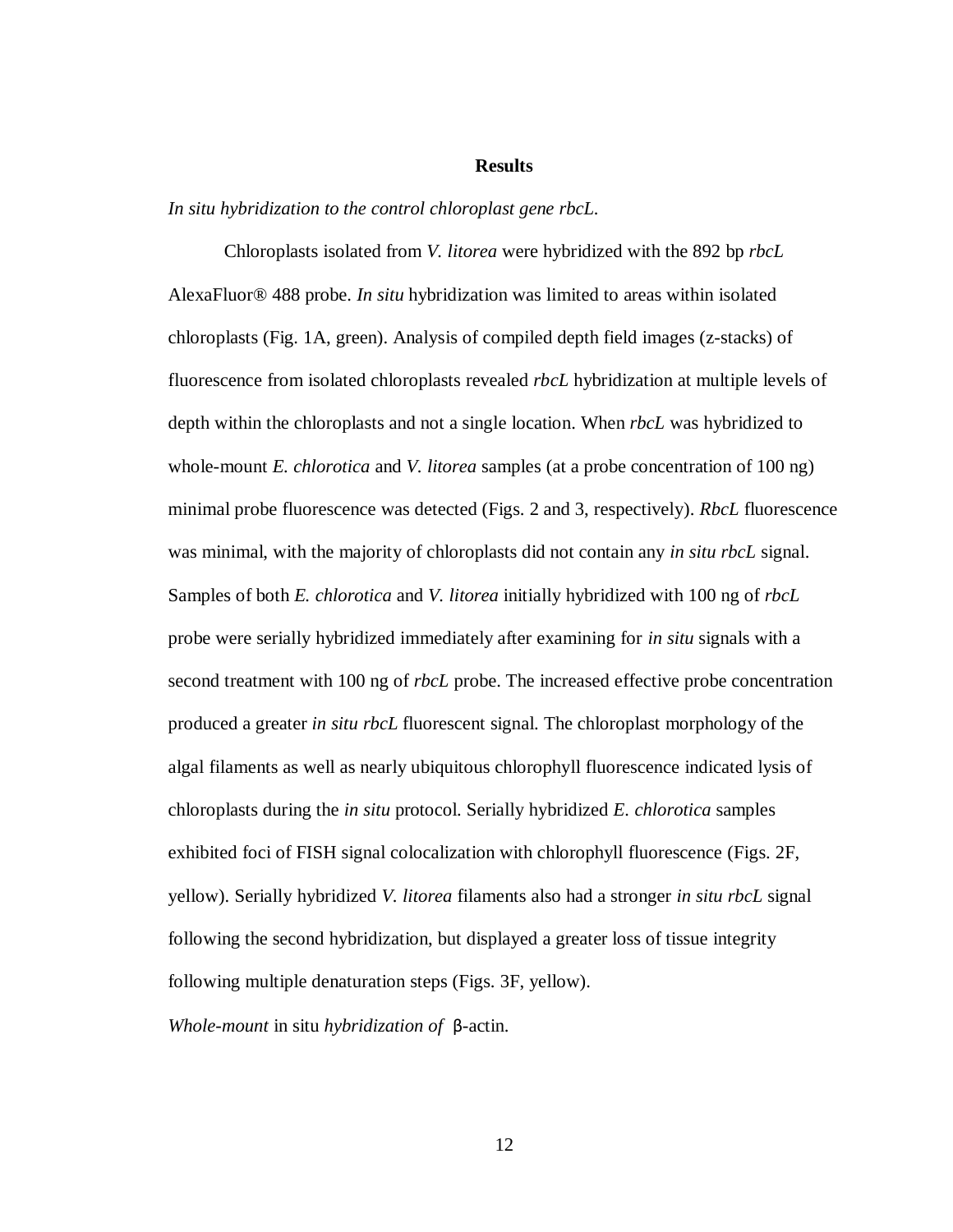Whole *E. chlorotica* veligers were hybridized with the 160 bp *β-actin* probe (Fig. 4). Post-hybridization of the veliger nuclei with the DNA binding fluorophore DAPI (Fig. 4A) allowed the identification of nuclear regions within the newly hatched veliger's cells. The *β-actin* FISH fluorescent signal (Fig. 4B) was detected in regions which also stained with DAPI (Fig. 4C, white), indicating successful hybridization of the *β-actin* probe to the *E. chlorotica* nuclear gene. Little background fluorescent signal was detected in any non-nuclear regions of the veligers. Adult *E. chlorotica*, however, had no specific FISH signal from the labeled *β-actin* probe (Fig. 5). Fluorescence from the labeled *β-actin*  probe (Fig. 5B) had no specific localization in *E. chlorotica* samples and minimal colocalization with DAPI labeled *E. chlorotica* DNA (Fig. 5C).

## *FISH to sectioned E. chlorotica samples.*

Sectioned *E. chlorotica* samples were hybridized with labeled *rbcL* and *β-actin*  probes (Fig. 6). FISH signal could be detected for both *β-actin* (Fig. 6B) and *rbcL* probes (Fig. 6C). The FISH signal for *β-actin* was isolated to DAPI labeled *E. chlorotica*  nuclear DNA (Fig. 6D, white). Chlorophyll autofluorescence was not observed in any of the chloroplasts in the fixed and sectioned tissues, however alignment of the *rbcL* FISH signal with the DIC overlay showed successful hybridization to chloroplasts of the digestive diverticula with the *rbcL* probe (Fig. 6E).

#### **Discussion**

<span id="page-19-0"></span>The development of a FISH protocol to further characterize HGT in the kleptoplastic sea slug *E. chlorotica* could allow greater insight into the mechanisms of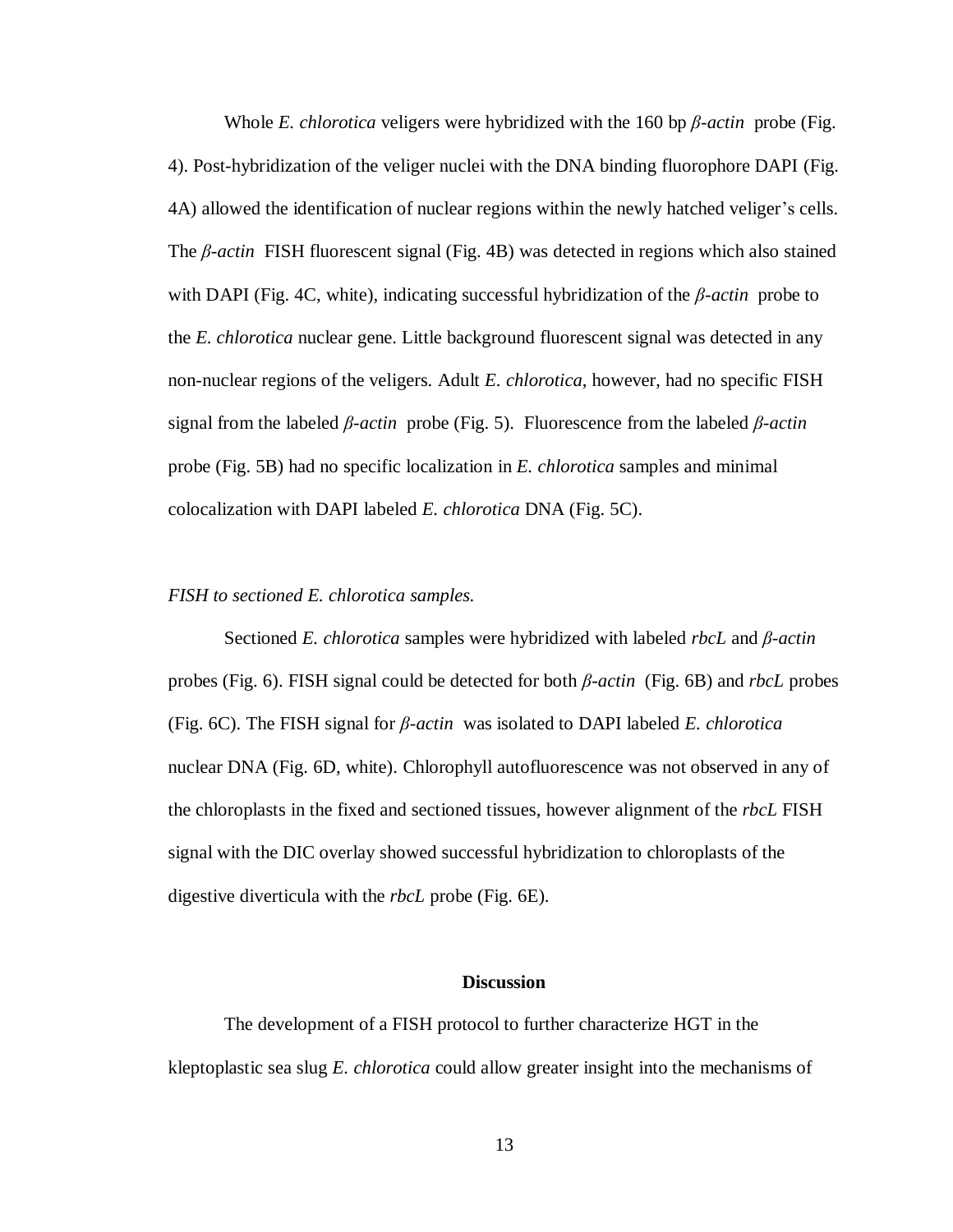chloroplast maintenance and long-term photosynthetic activity in the absence of the host algal nucleus. While studies using PCR to identify photosynthetic genes of interest have identified putative HGT events, the discrepancy between PCR studies and large-scale transcriptome analysis highlights the importance of developing a wider toolkit for the understanding of this remarkable symbiosis.

FISH analysis of the Rubisco large subunit gene in *V. litorea* chloroplasts within both *E. chlorotica* and the alga are the first instances of successful applications of FISH to either organism. Localization of *in situ* signal to multiple depths of the spherical, isolated *V. litorea* chloroplasts is consistent with the known presence of multiple copies of the chloroplast genome in chloroplasts (Choquet and Wollman 2002). While FISH analysis of plant samples is often used with non-chloroplast tissue due to interfering chlorophyll fluorescence, the chloroplasts in *E. chlorotica* can be used as qualitative markers of tissue integrity when optimizing the hybridization steps during FISH. The ubiquitous distribution of chlorophyll autofluorescence in *V. litorea* filaments suggests tissue degradation during the *in situ* protocol, necessitating more work in the necessary fixation procedure needed for stable *V. litorea* filaments.

The ability to access the nuclear genome of *E. chlorotica* using FISH is of particular interest to better understand the role of HGT in the maintenance of captured chloroplasts. FISH probing of *E. chlorotica* veligers with fluorescent probes specific for *E. chlorotica* β-actin allowed the FISH signal to be observed in the nuclei of newly hatched veligers. While the veliger stage of development is aposymbiotic, genes that have been horizontally transferred to *E. chlorotica* and stably integrated into the nuclear genome should be accessible targets for FISH probing in veligers. The small size of the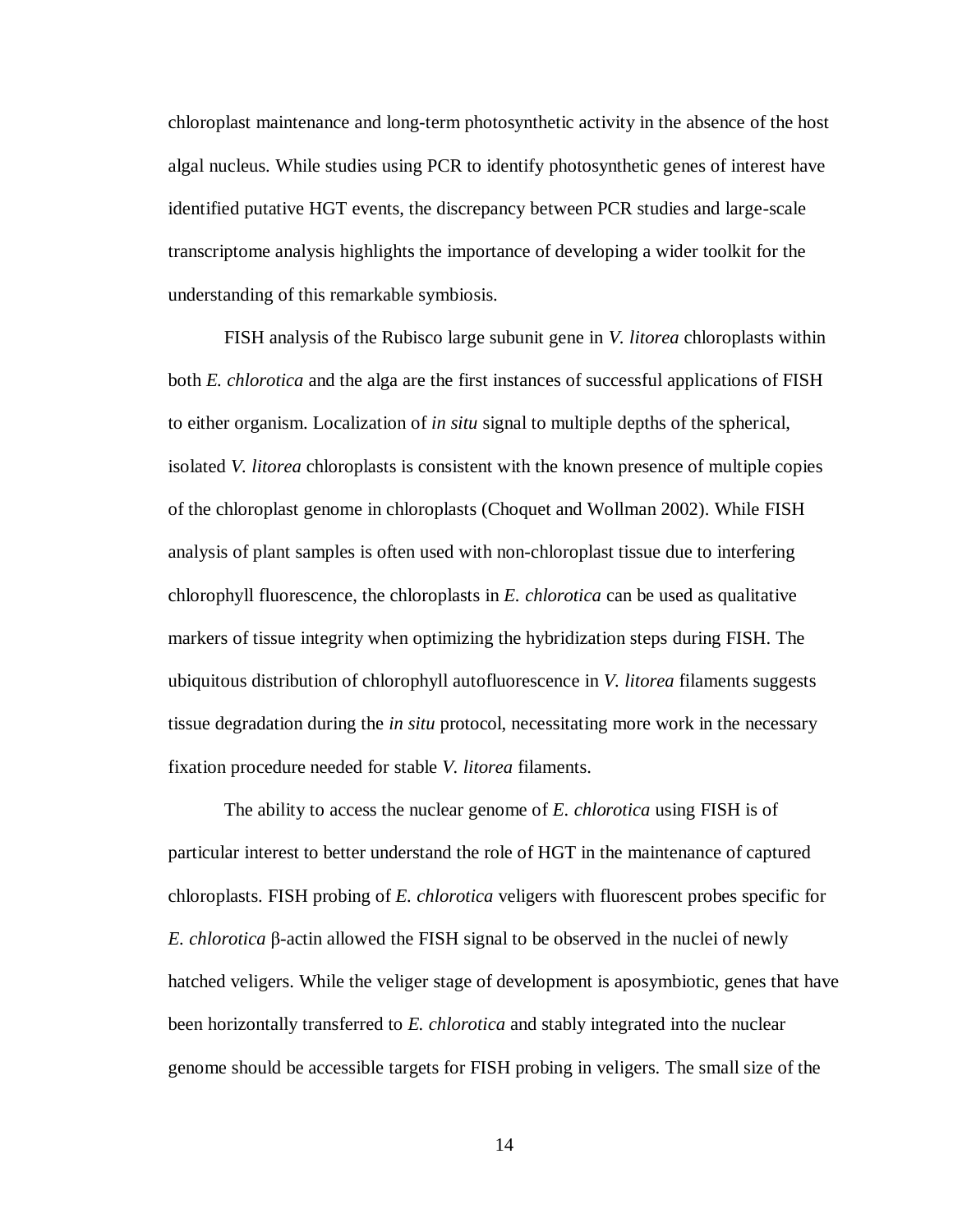newly hatched veligers allows visualization of most of the animal nuclei in one viewing field, making FISH a powerful tool to visualize HGT related genes to determine if they have been successfully integrated into the *E. chlorotica* germline. While the veliger stage is aposymbiotic, transcriptional profiling of *E. chlorotica* development using FISH with RNA probes can help elucidate the roles of potential transcripts required in the establishment of chloroplast symbiosis. In the neurological model organism *Aplysia californica*, mRNA-FISH was combined with microarray profiling to elucidate developmental transcription and localization of transcripts related to neurological development as well as metamorphic competence (Heyland et al. 2010). The utilization of FISH as a direct molecular approach to target genes of interest in *E. chlorotica* could allow the building of a better understanding of the genomic stability as well as the transcriptional profile in a non-model organism without a currently sequenced genome.

FISH analysis of adult *E. chlorotica* using the fluorescent β-actin DNA probe did not produce a successful FISH signal in the adult whole-mount sea slugs. While the *rbcL* probe was successful in penetrating the sea slug tissue and FISH signal was detected in chloroplasts, the *β-actin* fluorescence was diffuse throughout the cells. Potentially, copies of the β-actin transcript could have been left undegraded in the cytoplasm of *E. chlorotica* cells, and binding of similar sequences with the *β-actin* probe to cytoplasmic transcripts could have limited the ability of the probe to produce specific a FISH signal.

In sectioned, adult *E. chlorotica* tissue, both the Rubisco and β-actin genes were able to be successfully hybridized to the chloroplast and sea slug nuclear genome, respectively. FISH detection of *rbcL* in sectioned material produced a more uniform labeling of chloroplasts compared to whole-mount material, with FISH signal similar to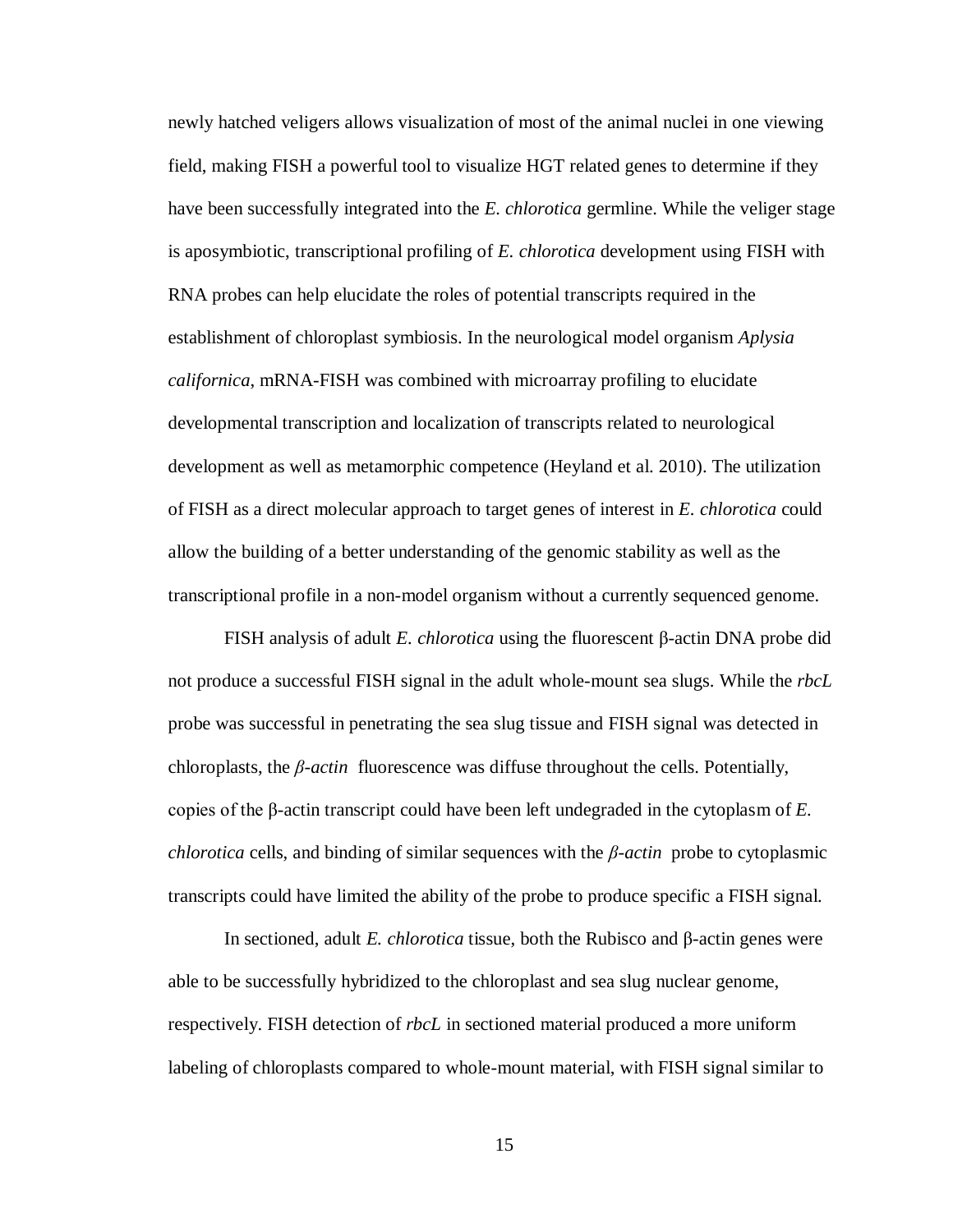that seen in isolated chloroplasts. While chlorophyll autofluorescence could not be detected in sectioned samples, chloroplasts could be visualized in the DIC image of the sectioned material, which also matched the location of the FISH *rbcL* signal. FISH detection of *β-actin* was accomplished in the sectioned *E. chlorotica* adult, however multiple foci appeared within the DAPI labeled *E. chlorotica* nuclear DNA. These multiple FISH *β-actin* signals could be due to multiple copies of the β-actin gene in the *E. chlorotica* genome, as 12 actin isoforms are present in the gastropod *Placopecten magellanicus* (Patwary et al. 1996) and 4 isoforms in the gastropod *Patella vulgata* (Van Loon et al. 1993).

Development of a fluorescent *in situ* hybridization technique to use with *E. chlorotica* and *V. litorea* would provide a powerful cytological tool to better understand the genetic mechanisms supporting this long-term, functional chloroplast symbiosis. The inconsistencies between HGT studies and transcriptome sequencing experiments necessitate the use of more techniques in order to draw conclusions on the genetic basis of plastid maintenance in an animal. The ability to successfully identify the *E. chlorotica* nuclear β-actin gene in both veliger and sectioned *E. chlorotica* nuclear DNA using FISH provides an opportunity for the technique to be employed on other nuclear genes of interest. Application of FISH to HGT studies using both *V. litorea* and *E. chlorotica* can help determine the extent of HGT in this symbiosis. While DNA probes were used in this study, the protocol for FISH in *E. chlorotica* and *V. litorea* could be applied to RNA probes to identify the transcripts of HGT genes. The combined application of using DNA-FISH to identify HGT genes as well as RNA-FISH to identify HGT transcripts could provide the foundation for how to employ larger sequencing studies.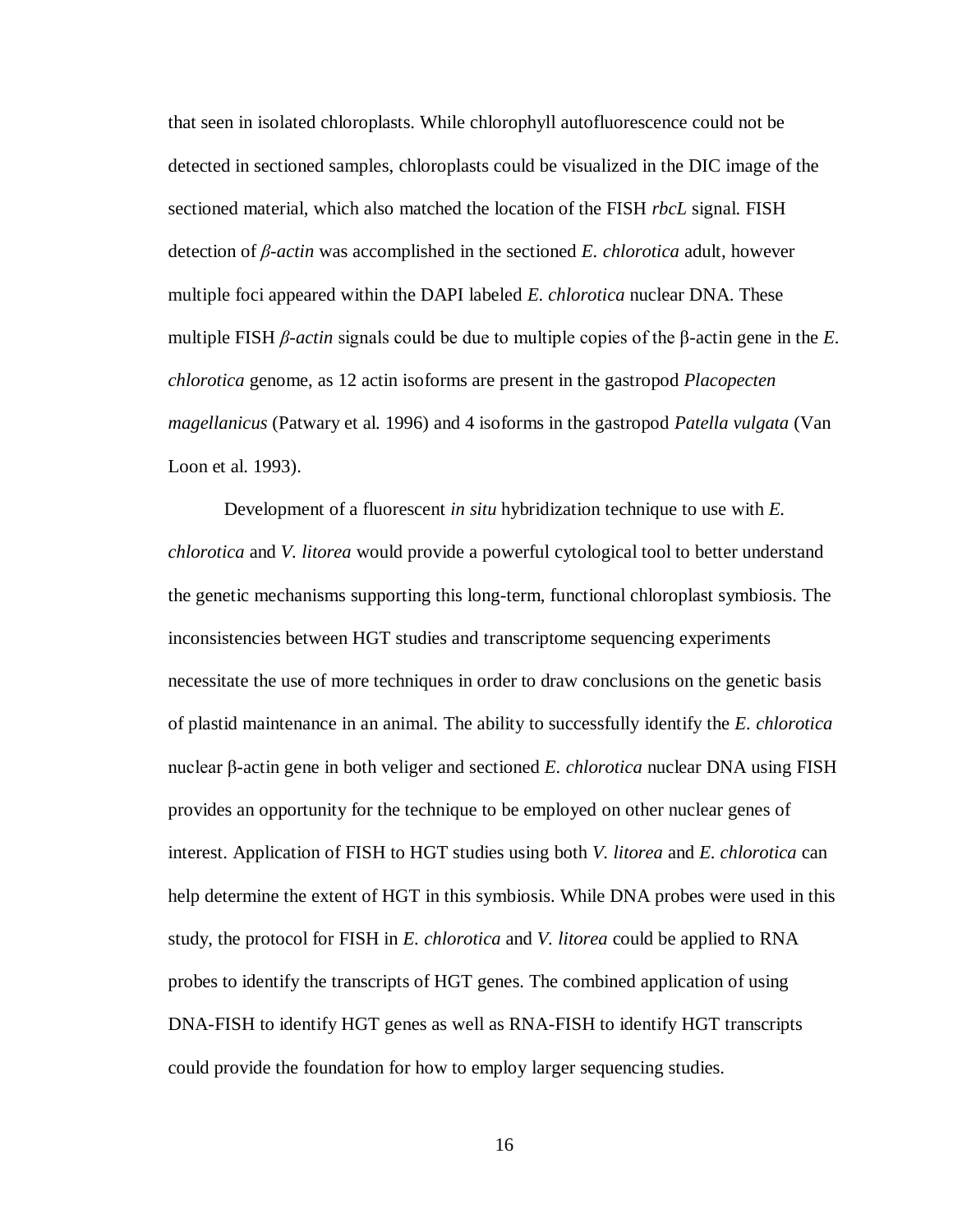# <span id="page-23-0"></span>**Figures**



<span id="page-23-1"></span>Figure 1: The Rubisco large subunit (*rbcL*) gene was successfully hybridized in *V. litorea* isolated chloroplasts. (A) Intact, isolated chloroplasts were successfully hybridized with AlexaFluor® 488 (green) tagged *rbcL* probe. (B) Chlorophyll autofluorescence (red) was visualized with a Cy5 filter set. (C) Merged *rbcL in situ* signal and chlorophyll fluorescence channels with DIC overlay show successful probe penetration of isolated chloroplasts by the *rbcL* probe and hybridization to the *V. litorea rbcL* gene. (Scale bar =  $10 \mu m$ )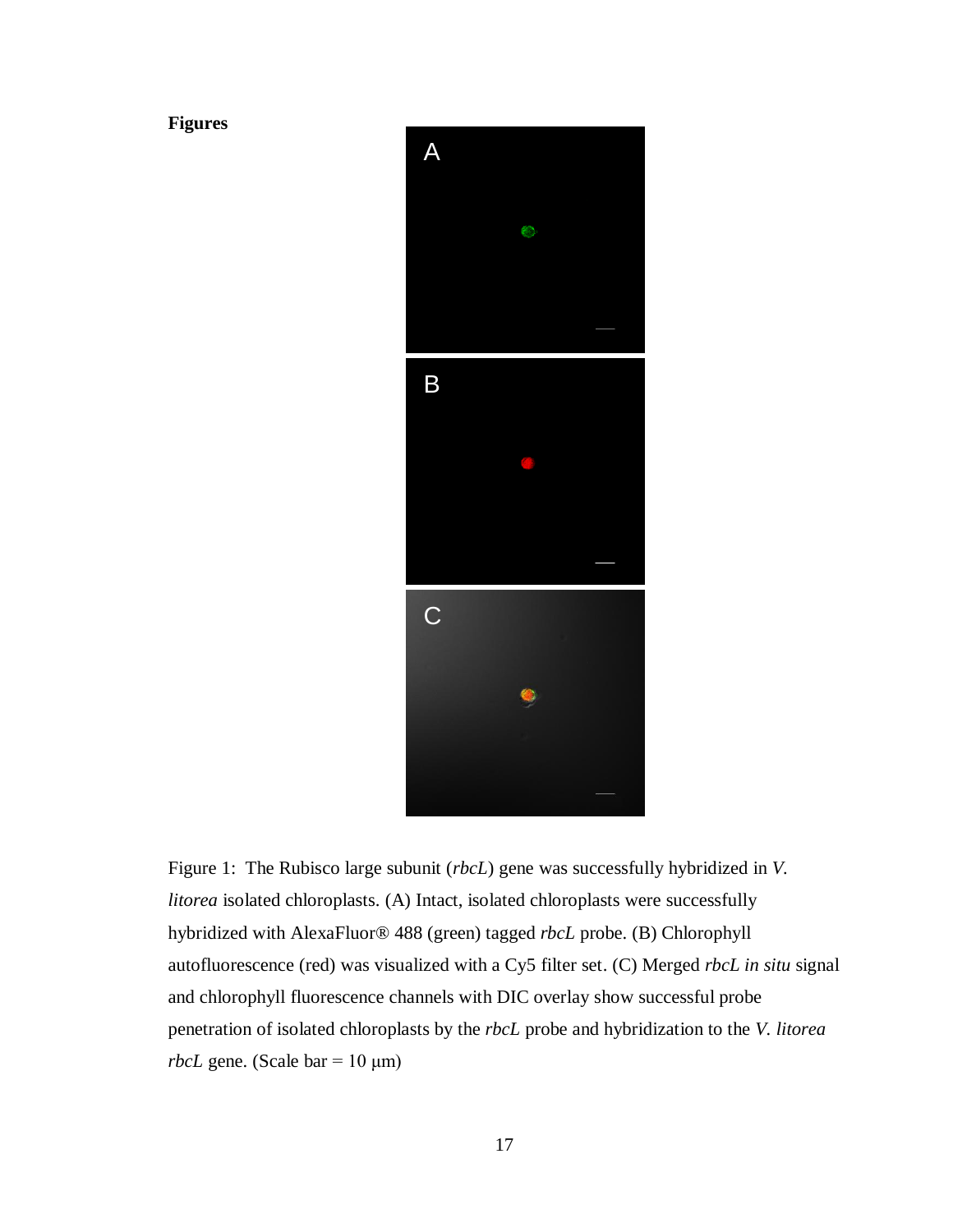

<span id="page-24-0"></span>Figure 2: Whole-mount *E. chlorotica* FISH targeting of the chloroplast Rubisco (*rbcL*) gene. (A-C) *E. chlorotica* hybridized with 100 ng of AlexaFluor® 488 tagged *rbcL* probe had little FISH signal. (A) Minimal *rbcL* signal was seen in sea slugs hybridized with 100 ng of probe (green, arrows). (B) Chlorophyll fluorescence (red) could be visualized in *E. chlorotica* diverticula using a Cy5 filter set. (C) Merged *rbcL* hybridization and chlorophyll channels. Few chloroplasts show successful *in situ* labeling of the *rbcL* gene. (D-F) *E. chlorotica* serially hybridized with AlexaFluor® 488 tagged *rbcL* probes had a greater degree of *in situ* hybridization. (D) *RbcL in situ* hybridization had a high degree of *in situ* signal (green) with minimal background labeling following the second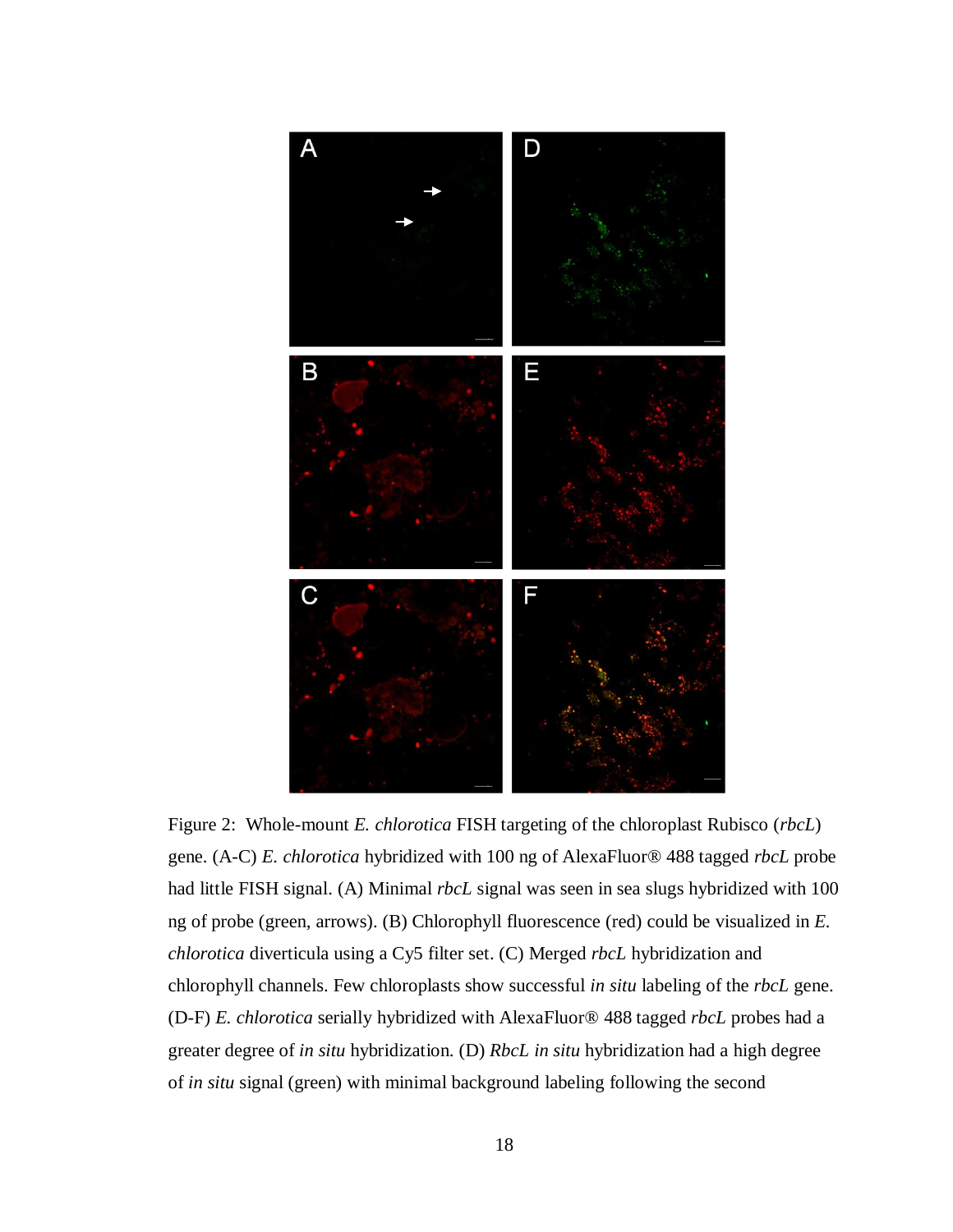hybridization. (E) Intact chloroplasts (red) within the diverticula were still present after a second hybridization. (F) Merged *rbcL in situ* signal and chlorophyll channels show chloroplasts containing successfully hybridized *rbcL* genes (yellow). (Scale bar = 10 μm)



<span id="page-25-0"></span>Figure 3: Whole-mount FISH analysis of *V. litorea* filaments targeting the chloroplast Rubisco (*rbcL*) gene. (A-C) *V. litorea* filaments hybridized with 100 ng of AlexaFluor® 488 (green) tagged *rbcL* probe. (*A*) *RbcL* FISH signal was seen in filaments hybridized with 100 ng of probe. (B) Intact chloroplasts can be visualized in *V. litorea* filaments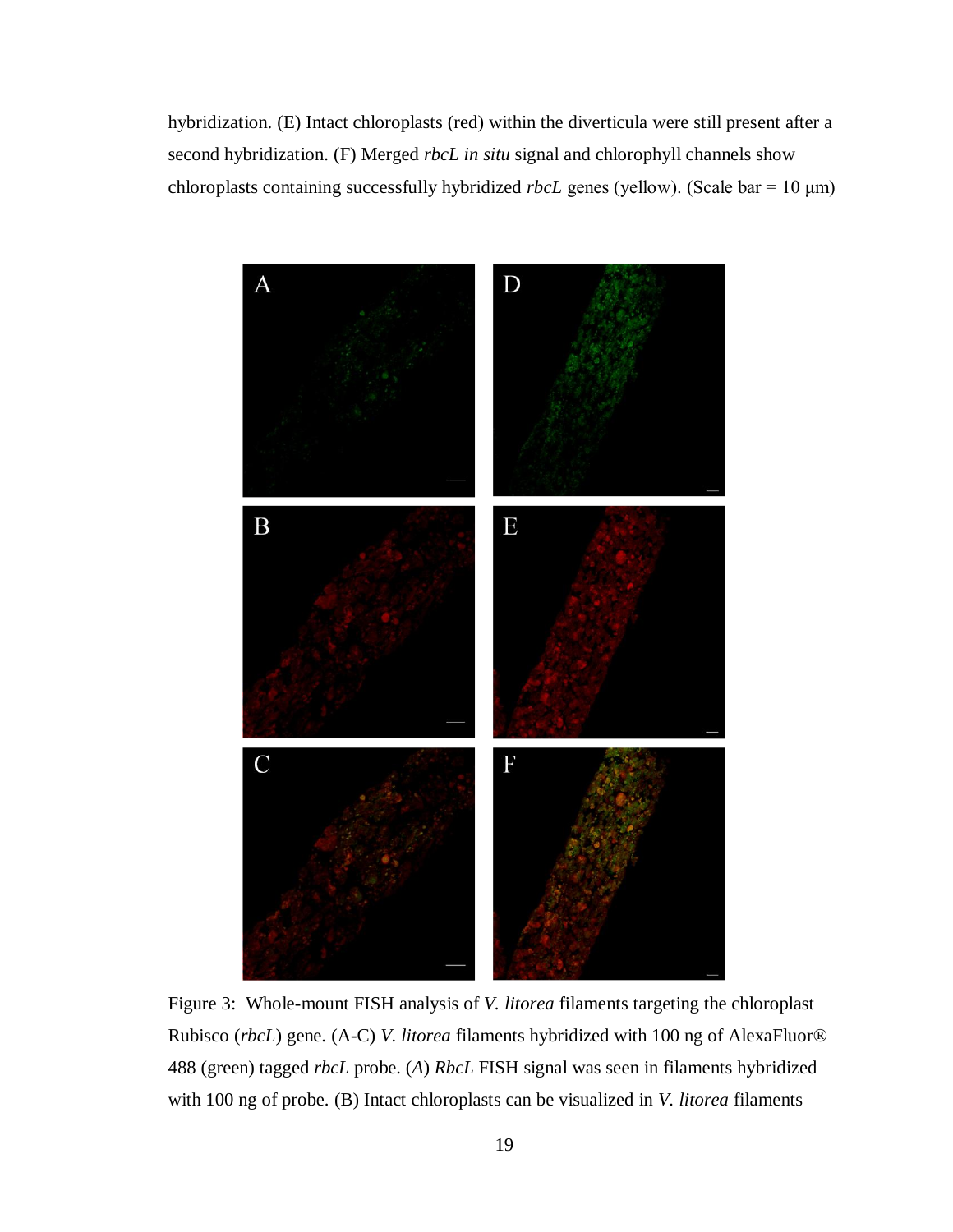using a Cy5 filter set to view chlorophyll autofluorescence (red). (C) Merged *rbcL* hybridization and chlorophyll channels show few chloroplasts successfully hybridized with the *rbcL* gene (yellow). (D-F) *V. litorea* serially hybridized with AlexaFluor® 488 tagged *rbcL* probe had a greater degree of *in situ* hybridization to the chloroplast gene. (D) *RbcL in situ* hybridization detected with a set had a high degree of *in situ* signal (green) than the first hybridization. (E) Chloroplasts (red) are still present after the second hybridization of the filament, however the stability of the algal tissue appears to have been damaged during the hybridization process due to the diffuse chlorophyll fluorescence. (F) Merged *rbcL in situ* signal and chlorophyll channels show chloroplasts containing successfully hybridized *rbcL* genes (yellow). A greater degree of successful FISH of *rbcL* was accomplished in the second hybridization. (Scale bar =  $10 \mu m$ )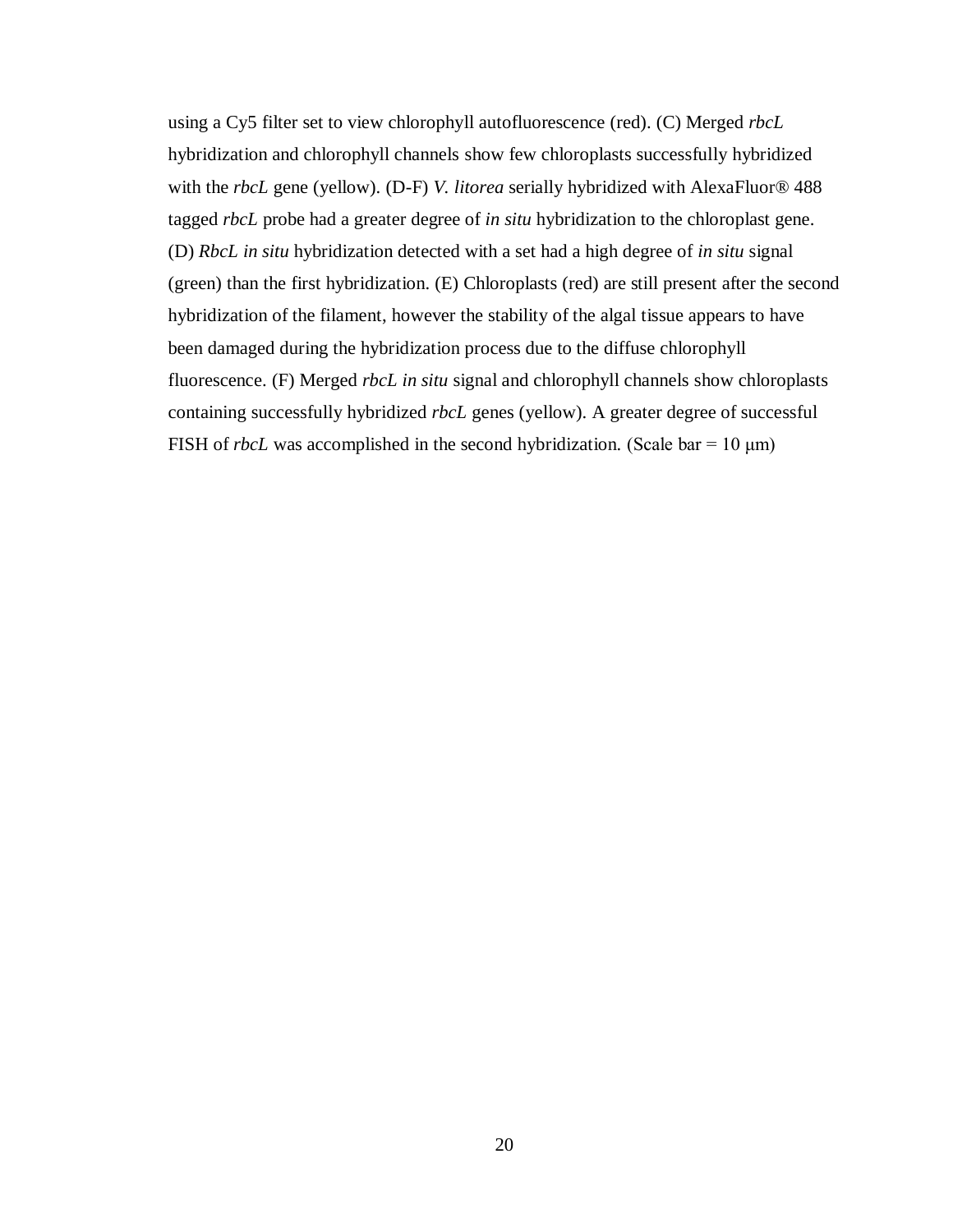

<span id="page-27-0"></span>Figure 4: A newly hatched, unfed *E. chlorotica* veliger used for *in situ* hybridization to detect the nuclear β-actin gene. (A) Veliger nuclei were visualized by post-hybridization labeling with DAPI (blue). (B) Veliger probed with AlexaFluor® 594 (green) tagged βactin had distinct regions of *in situ* signal. (C) Merged DAPI and β-actin channels indicate *in situ* hybridization of the nuclear β-actin gene to *E. chlorotica* nuclei (white) with minimal non-nuclear labeling. (D) DIC overlay of the merged DAPI and β-actin channels allow all nuclei of the veliger to be visualized in a single viewing field. (Scale  $bar = 10 \mu m$ )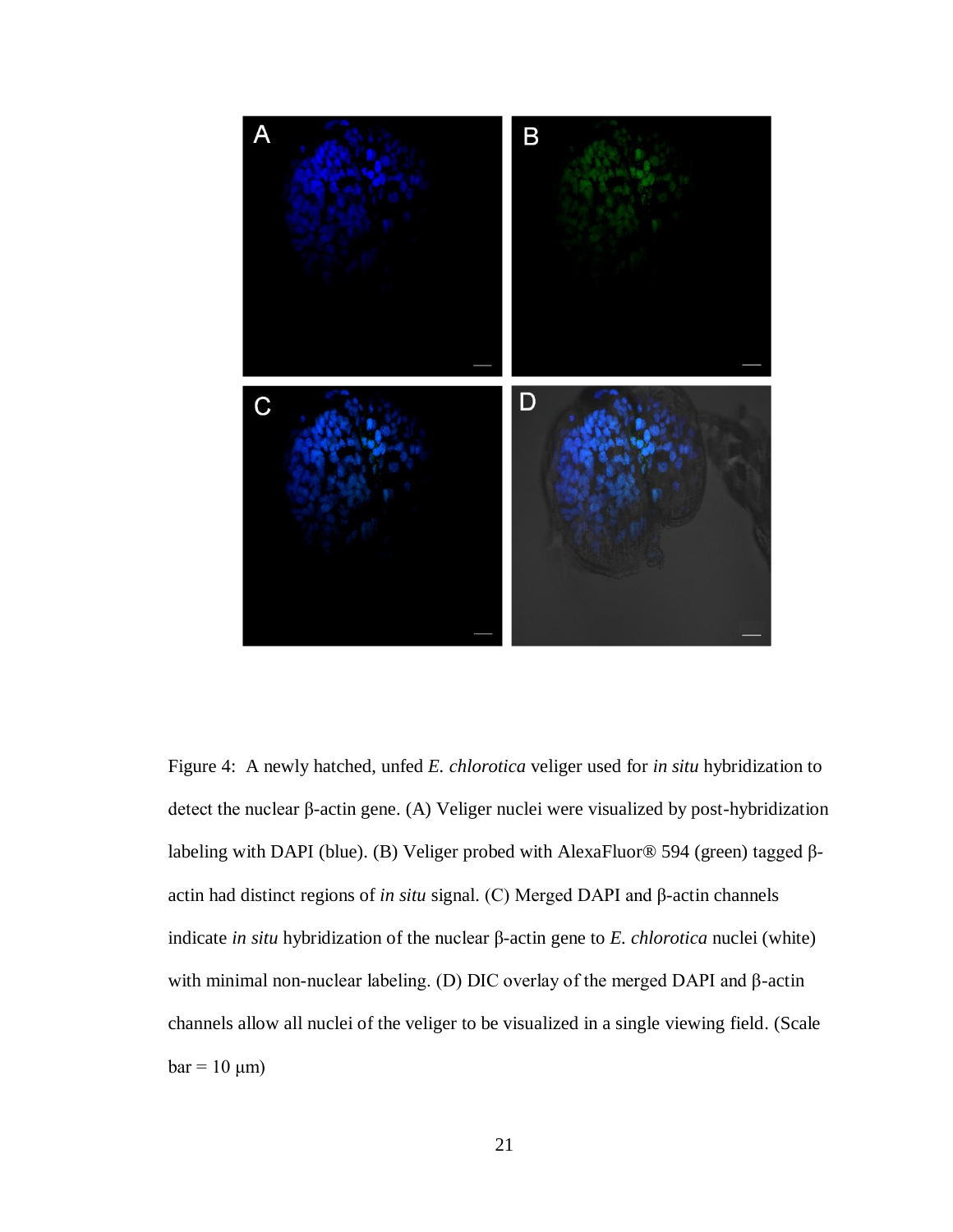

<span id="page-28-0"></span>Figure 5: Whole-mount FISH analysis of adult *E. chlorotica* targeting the nuclear β-actin gene did not localize to nuclear regions. (A) Sea slug nuclei were visualized by posthybridization labeling with DAPI (blue) (B) AlexaFluor® 594 (green) tagged β-actin probes aggregated non-specifically in *E. chlorotica* tissue. (C) Merged DAPI, AlexaFluor® 594, and chlorophyll Cy5 (red) channels show no specific nuclear labeling of sea slug β-actin genes. (Scale bar = 10 μm)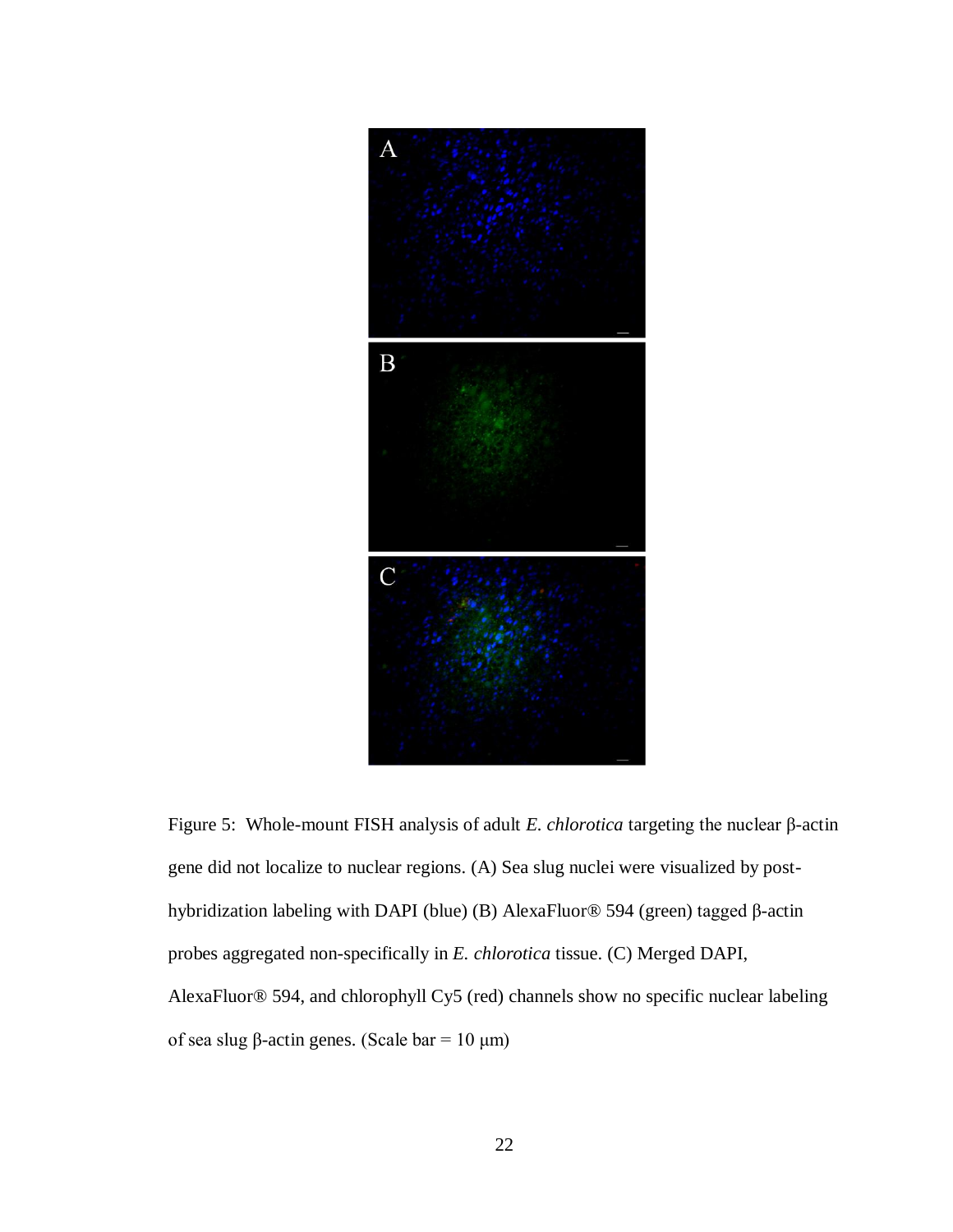

<span id="page-29-0"></span>Figure 6: *E. chlorotica* FISH analysis of sectioned adult tissue successfully targeting the nuclear β-actin gene and the chloroplast Rubisco gene. (A) Sea slug nuclei were visualized by post-hybridization labeling with DAPI (blue). (B) AlexaFluor® 568 (yellow) tagged β-actin probe was able to be successfully hybridized to sectioned *E. chlorotica* tissue. (C) AlexaFluor® 488 (green) tagged *rbcL* probe localized exclusively to chloroplast DNA. (D) Merged DAPI, AlexaFluor® 488, and AlexaFluor® 568 images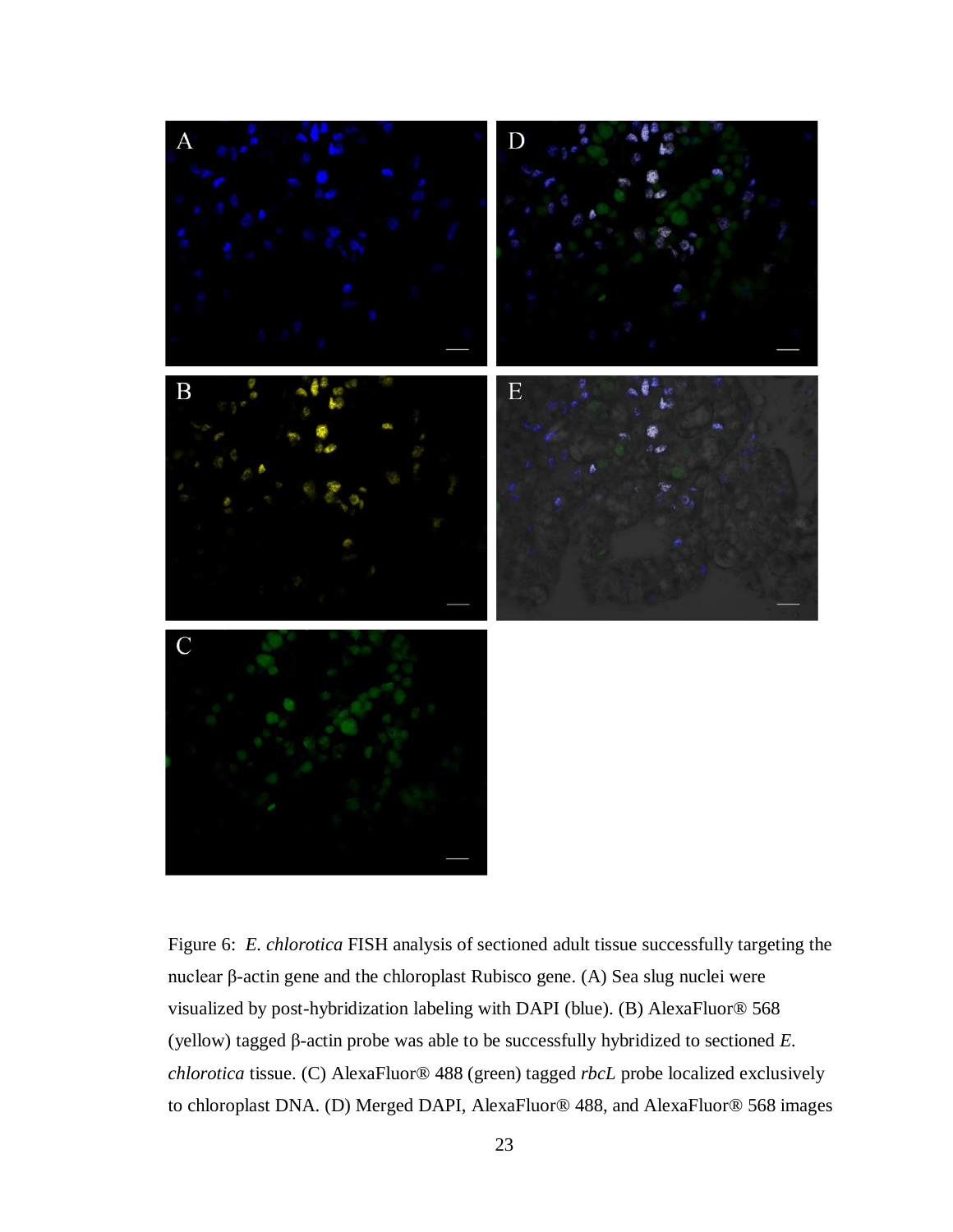show the selectivity of each probe for the *rbcL* and *β-actin* genes, respectively. The nuclear *β-actin* gene was successfully hybridized with the *β-actin* probe (white). (E) Intact chloroplasts can be seen in the DIC overlay of merged fluorescent images. No chlorophyll autofluorescence was detectable in the sectioned tissues. (Scale bar =  $10 \mu m$ )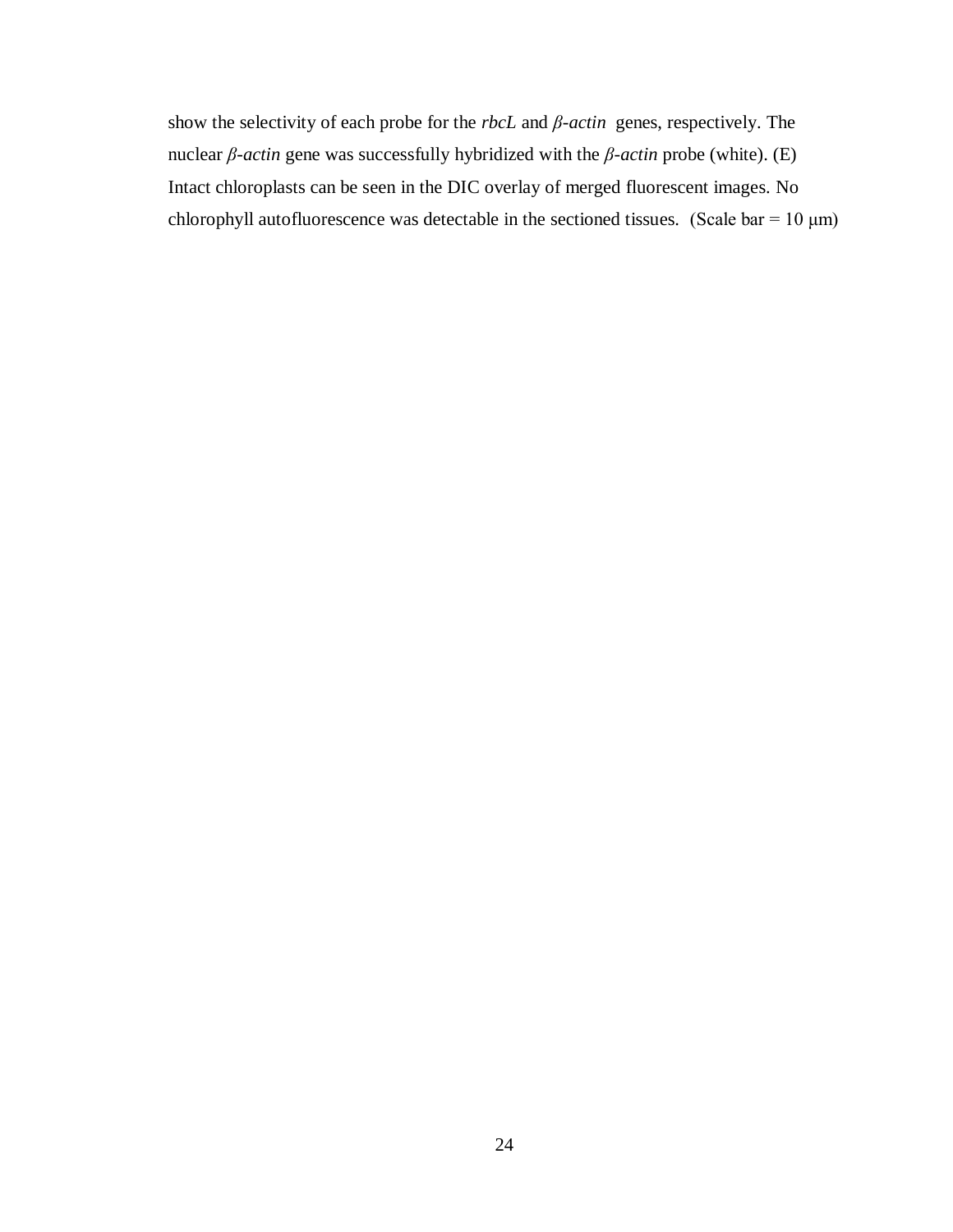## **References**

- <span id="page-31-0"></span>**Aikawa, T., Anbutsu, H., Nikoh, N., Kikuchi, T., Shibata, F., Fukatsu, T.** (2009). Longicorn beetle that vectors pinewood nematode carries many *Wolbachia* genes on an autosome. *Proc. Biol. Sci.* **276**(1674), 3791-3798.
- **Capo, T. R., Bardales, A. T., Gillette, P. R., Lara, M. R., Schmale, M. C., Serafy, J.E.** (2009). Larval growth, development, and survival of laboratory-reared *Aplysia californica*: Effects of diet and veliger density*. Comp. Biochem. Phys. C.* **149**(2), 215-223.
- **Denker, E., Bapteste, E., Le Guyader, H., Manuel, M., Rabet, N.** (2008). Horizontal gene transfer and the evolution of cnidarian stinging cells. *Curr. Biol.* **18**(18), R858-9.
- **Gibson, G. D., Toews, D. P. and Bleakney, J. S.** (1986). Oxygen production and consumption in the sacoglossan (ascoglossan) *Elysia chlorotica* Gould. *Veliger* **28**, 397-400.
- **Choquet, Y., Wollman, F.A.** (2002) Translational regulations as specific traits of chloroplast gene expression. *FEBS Lett.* **529**(1), 39-42.
- **Graves, D. A., Gibson, M. A., Bleakney, J. S.** (1979). Digestive diverticula of *Alderia modesta* and *Elysia chlorotica* (Opisthobranchia, Sacoglossa). *Veliger* **21**, 415-422.

**Green, B. J., Li, W. Y., Manhart, J. R., Fox, T. C., Summer, E. J., Kennedy, R. A., Pierce, S. K., Rumpho, M. E.** (2000). Mollusc-algal chloroplast endosymbiosis. photosynthesis, thylakoid protein maintenance, and chloroplast gene expression continue for many months in the absence of the algal nucleus. *Plant Phys.* **124**(1), 331-342.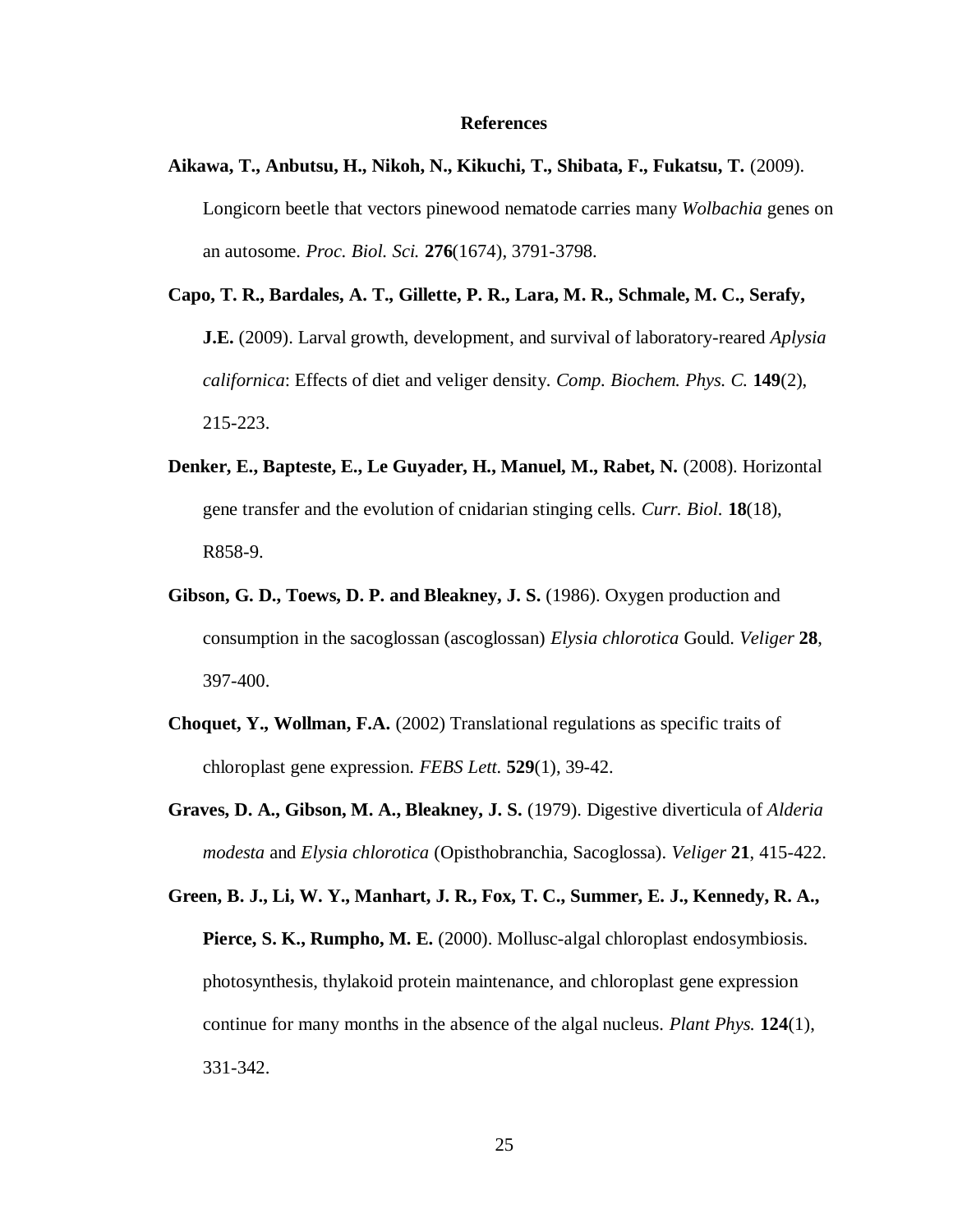- **Hanten, J. J. and Pierce, S. K.** (2001). Synthesis of several light-harvesting complex I polypeptides is blocked by cycloheximide in symbiotic chloroplasts in the sea slug, *Elysia chlorotica* (Gould): a case for horizontal gene transfer between alga and animal? *Biol. Bull.* **201**, 34–44.
- **Harrigan, J. F. and Alkon, D. L.** (1978). Laboratory cultivation of *Haminoea solitaria* (say, 1822) and *Elysia chlorotica* (Gould, 1870). *Veliger* **21**(2), 299-305.
- **Heyland, A., Vue, Z., Voolstra, C. R., Medina, M., Moroz, L. L.** (2010). Developmental transcriptome of *Aplysia californica*. *J. Exp. Zool. B. Mol. Dev. Evol.*  **316B**(2), 113-134.
- **Kaiwa, N., Hosokawa, T., Kikuchi, Y., Nikoh, N., Meng, X. Y., Kimura, N., Ito, M., Fukatsu, T.** (2011). Bacterial symbionts of the giant jewl stinkbug *Eucorysses grandis* (Hemiptera: Scutelleridae). *Zoolog. Sci.* **28**(3), 169-174.
- **Kerney, R., Kim, E., Hangarter, R.P., Heiss, A.A., Bishop, C.D., Hall, B.K.** (2011). Intracellular invasion of green algae in a salamander host. *Proc. Natl. Acad. Sci. USA* **108**(16), 6597-6502.
- **Kiko, R.** (2010). Acquisition of freeze protection in a sea-ice crustacean through horizontal gene transfer? *Polar Bio.* **33**(4), 543-556.
- **Loram, J. E., Boonham, N., O'Toole, P., Trapido-Rosenthal, H.G., Douglas, A.E.** (2007). Molecular quantification of symbiotic dinoflagellate algae of the genus Symbiodinium. *Biol. Bull.* **212**(3), 259-268.
- **Mine, I., Okuda, K., Menzel, D.** (2001). Poly(A)<sup>+</sup> RNA during vegetative development of *Acetabularia peniculus*. *Protoplasma* **216**, 56-65.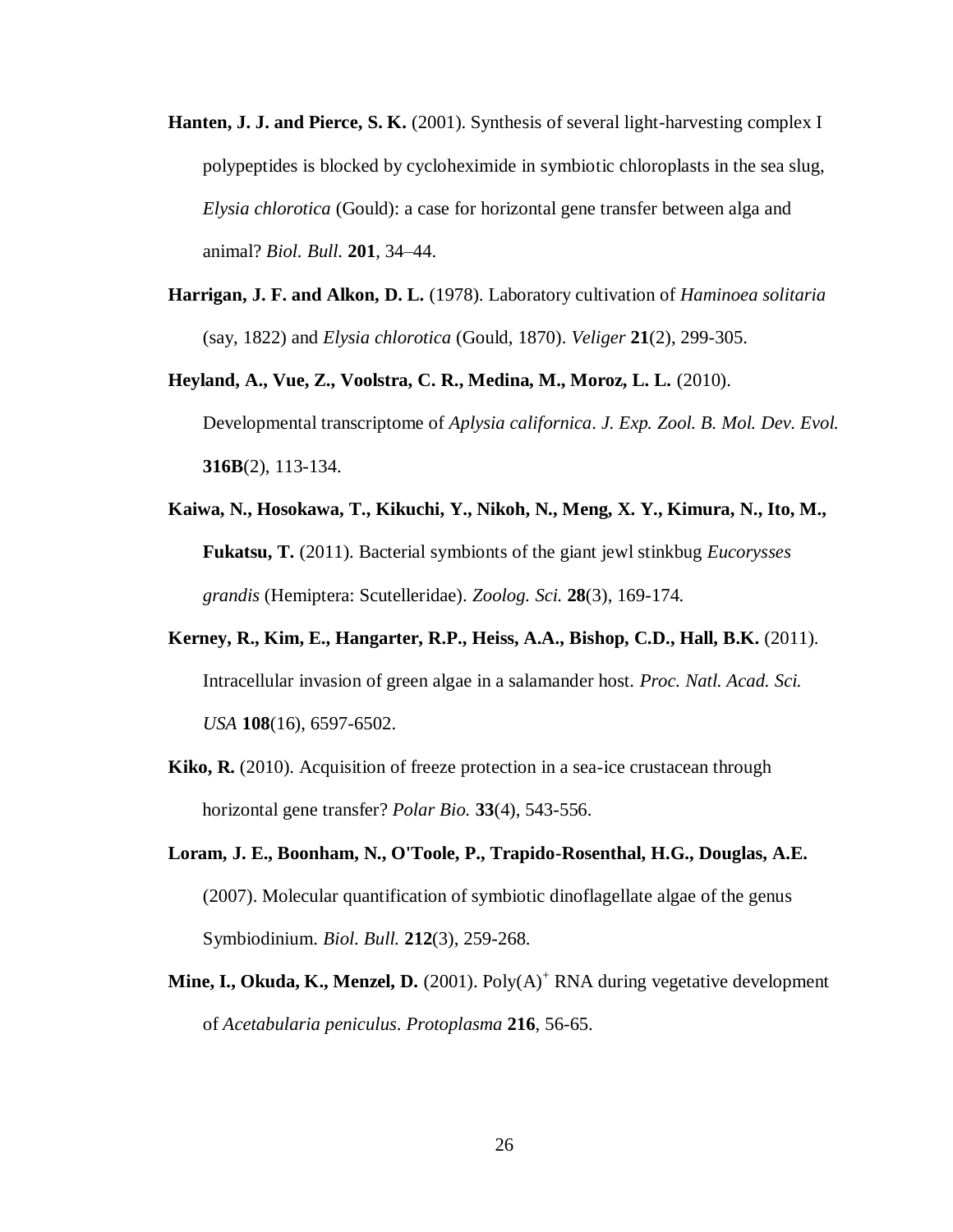- **Mujer, C. V., Andrews, D. L., Manhart, J. R., Pierce, S. K., Rumpho, M. E.** (1996). Chloroplast genes are expressed during intracellular symbiotic association of *Vaucheria litorea* plastids with the sea slug *Elysia chlorotica*. *Proc. Natl. Acad. Sci. USA* **93**(22), 12333-12338.
- **Nikoh, N., Tanaka, K., Shibata, F., Kondo, N., Hizume, M., Shimada, M., Fukatsu, T.** (2008). Wolbachia genome integrated in an insect chromosome: evolution and fate of laterally transferred endosymbiont genes. *Genome Research* **18**(2), 272-280.
- **Patwary, M. U., Reith, M., Kenchington, E. L.** (1996). Isolation and characterization of a cdna encoding an actin gene from the the sea scallop (*Placopecten maggelanicus*). *J. Shellfish Res.* **15**, 265-270.
- **Pierce, S. K., Biron, R. W., Rumpho, M. E.** (1996). Endosymbiotic chloroplasts in molluscan cells contain proteins synthesized after plastid capture. *J. Exp. Biol.* **199**(10), 2323-2330.
- **Pierce, S. K., Curtis, N. E., Hanten, J. J., Boerner, S. L., Schwartz, J. A.** (2007). Transfer, integration and expression of functional nuclear genes between multicellular species. *Symbiosis* **43**, 57–64.
- **Pierce, S.K., Curtis, N.E., Schwartz, J.A.** (2009). Chlorophyll a synthesis by an animal using transferred algal nuclear genes. *Symbiosis* **49**, 121–131.

**Pierce, S. K., Fang, X., Schwartz, J. A., Jiang, X., Zhao, W., Curtis, N.E., Kocot, K.M., Yang, B., Wang, J.** (2012). Transcriptomic evidence for the expression of horizontally transferred algal nuclear genes in the photosynthetic sea slug, *Elysia chlorotica*. *Mol. Biol. Evol.* DOI: 10.1093/molbev/msr316 [ePublished ahead of print].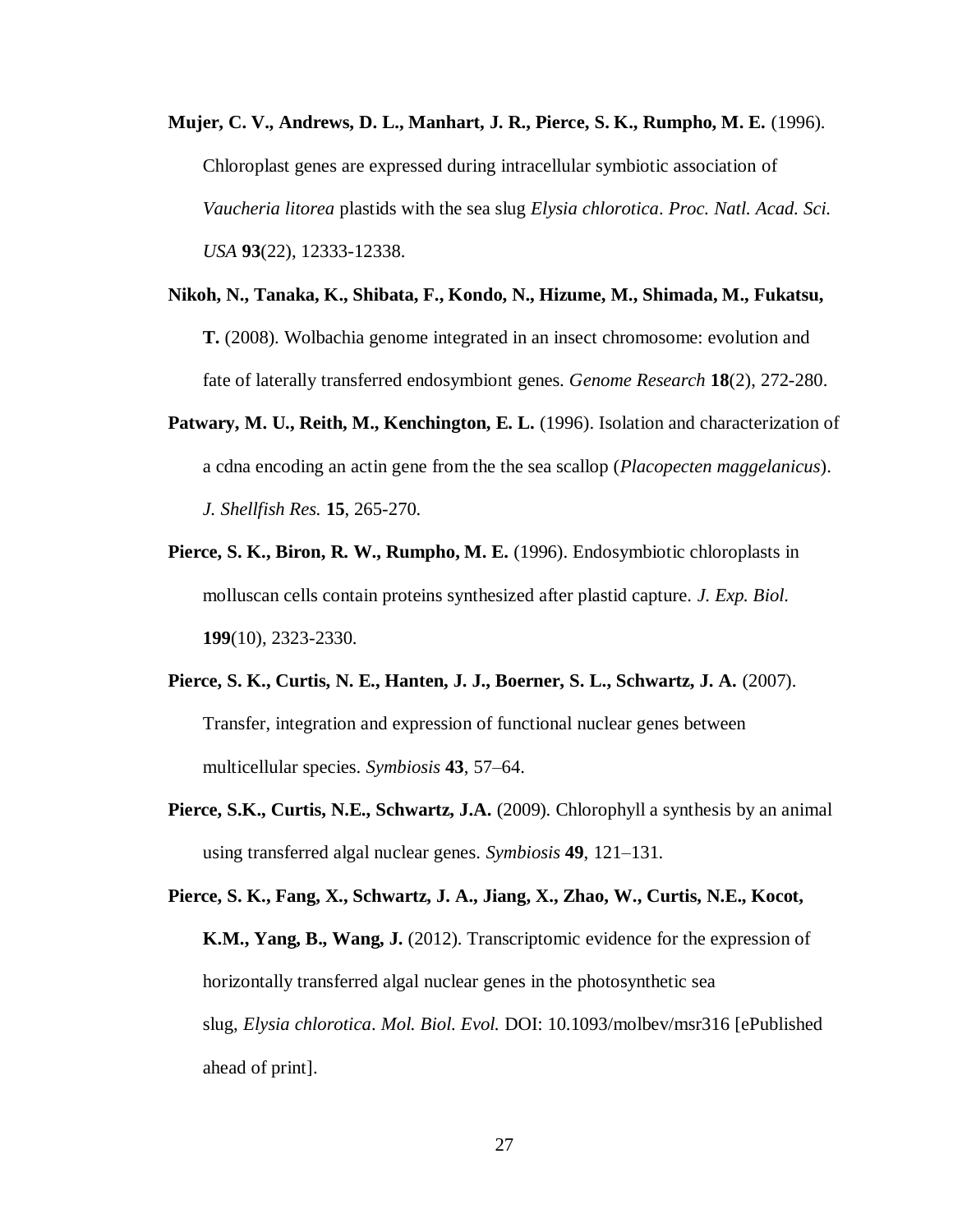- **Pierce, S. K., Massey, S. E., Hanten, J. J., Curtis, N. E.** (2003) Horizontal transfer of functional nuclear genes between multicellular organisms. *Biol. Bull.* **204**, 237–240.
- **Rasband, W.S.** ImageJ, U. S. National Institutes of Health, Bethesda, Maryland, USA, http://imagej.nih.gov/ij/, 1997-2011.
- **Rumpho, M. E., Pelletreau, K. N., Moustafa, A., Bhattacharya, D.** (2011). The making of a photosynthetic animal. *J. Exp. Biol.* **214**(2), 303-311.
- **Rumpho, M. E., Pochareddy, S., Worful, J. M., Summer, E. J., Bhattacharya, D., Pelletreau, K. N., Tyler, M. S., Lee, J., Manhart, J. R. and Soule, K. M.** (2009). Molecular characterization of the Calvin Cycle enzyme phosphoribulokinase in the Stramenopile Alga *Vaucheria litorea* and the plastid hosting mollusc *Elysia chlorotica*. *Mol. Plant* **2**, 1384-1396.
- **Rumpho, M. E., Worful, J. M., Lee, J., Kannan, K., Tyler, M. S., Bhattacharya, D., Moustafa, A. and Manhart, J. R.** (2008). Horizontal gene transfer of the algal nuclear gene psbO to the photosynthetic sea slug *Elysia chlorotica*. *Proc. Natl. Acad. Sci. USA* **105**, 17867-17871.
- **Samadi, L., Steiner, G.** (2010). Expression of Hox genes during the larval development of the snail, Gibbula varia (L.)-further evidence of non-colinearity in molluscs. *Dev. Genes Evol.* **220**(5-6), 161-172.
- **Schwartz, J. A., Curtis, N. E., Pierce, S. K.** (2010). Using algal transcriptome sequences to identify transferred genes in the sea slug, *Elysia chlorotica*. *Evol. Biol.* **37**, 29–37.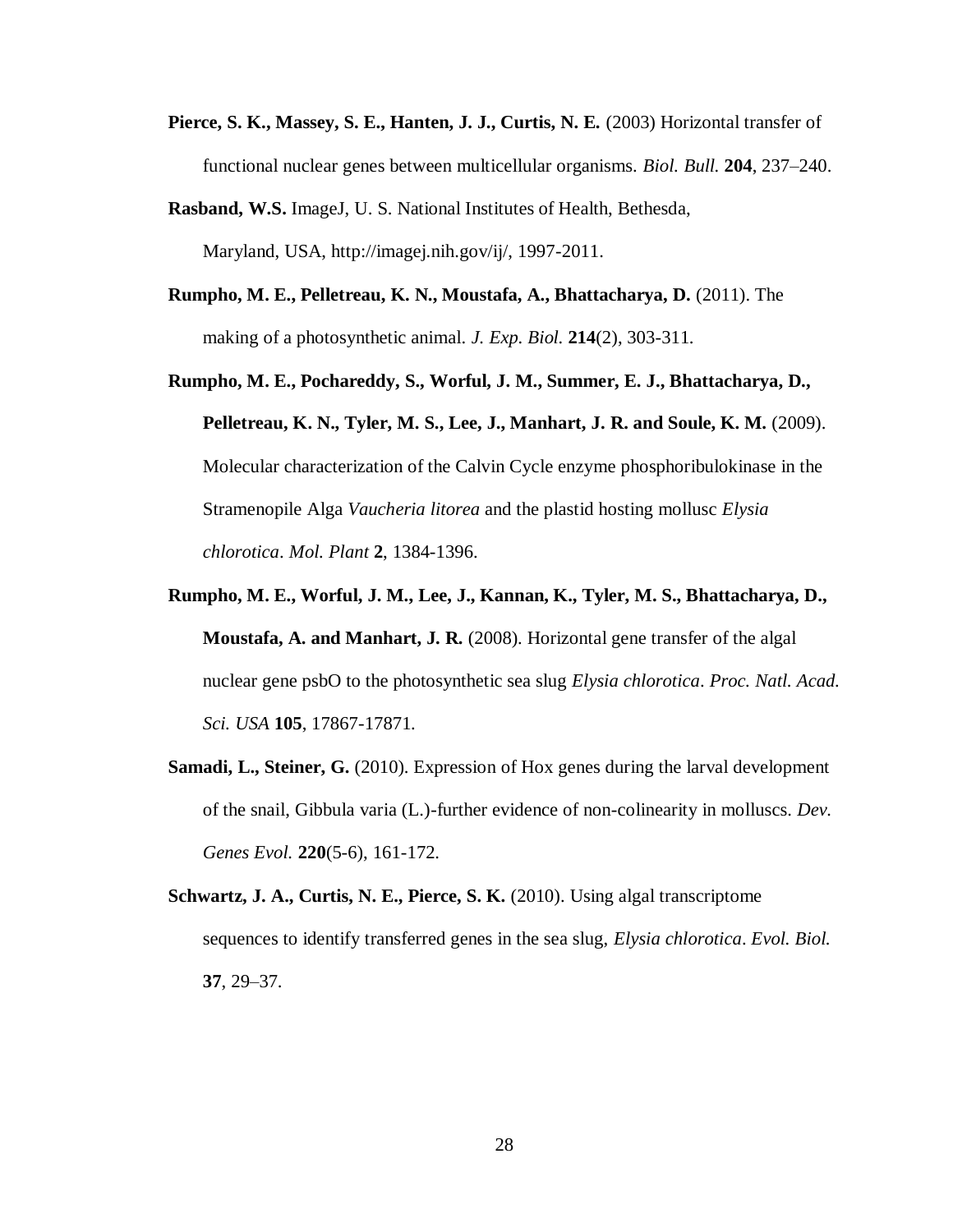- **Trench, R. K.** (1975). Of 'leaves that crawl': functional chloroplasts in animal cells. In *Symposia of the Society for Experimental Biology* (ed. D. H. Jennings), pp. 229-265. London: Cambridge University Press.
- **Trowbridge, C. D.** (2000). The missing links: Larval and post-larval development of the ascoglossan opisthobranch *Elysia viridis*. *J. Mar. Biol. Assoc. U.K.* **80**(6), 1087- 1094.
- **Van Loon, A. E., Goedemans, H. J., Daeme, A. J. J. M., Van de Kamp, A. J., Van den Biggelaar, J. A. M.** (1993). Actin genes expressed during early development of *Patella vulgata*. *Devel. Genes and Evol.* **202**(2), 77-84.
- **Vitturi, R., Colomba, M. S., Gianguzza, P., Pirrone, A. M.** (2000a). Chromosomal location of ribosomal DNA (rDNA), (GATA)n and (TTAGGG)n telomeric repeats in the neogastropod *Rasciolaria* lignaria (Mollusca: Prosobranchia). *Genetica* **108**(3), 253-257.
- **Vitturi, R., Gianguzza, P., Colomba, M. S., Jensen, K. R., Riggio, S.** (2000b). Cytogenetics in the sacoglossan *Oxynoe olivacea* (Mollusca: Opistobranchia): karyotype, chromosome banding, and fluorescent in situ hybridization. *Marine Biol.*  **137**, 577-582.
- **Wägele, H., Deusch, O., Händeler, K., Martin, R., Schmitt, V., Christa, G., Pinzger, B., Gould, S. B., Dagan, T., Klussmann-Kolb, A., et al.** (2011) Transcriptomic evidence that longevity of acquired plastids in the photosynthetic slugs *Elysia timida* and *Plakobranchus ocellatus* does not entail lateral transfer of algal nuclear genes. *Mol. Biol. Evol.* **28**, 699–706.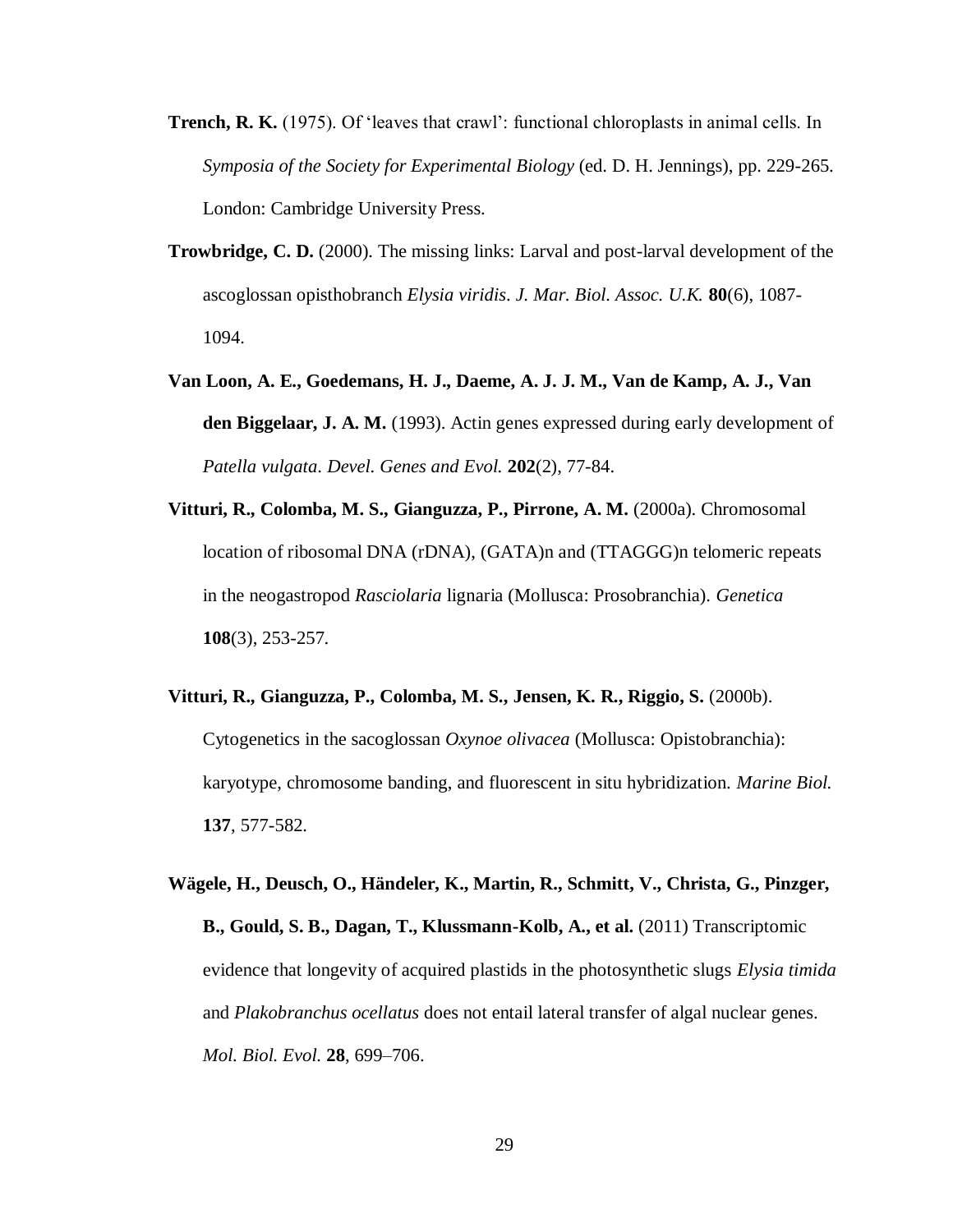**West, H. H., Harrigan, J. F., Pierce, S. K.** (1984). Hybridization of two populations of a marine opisthobranch with different developmental patterns. *Veliger* **26**(3), 199- 206.